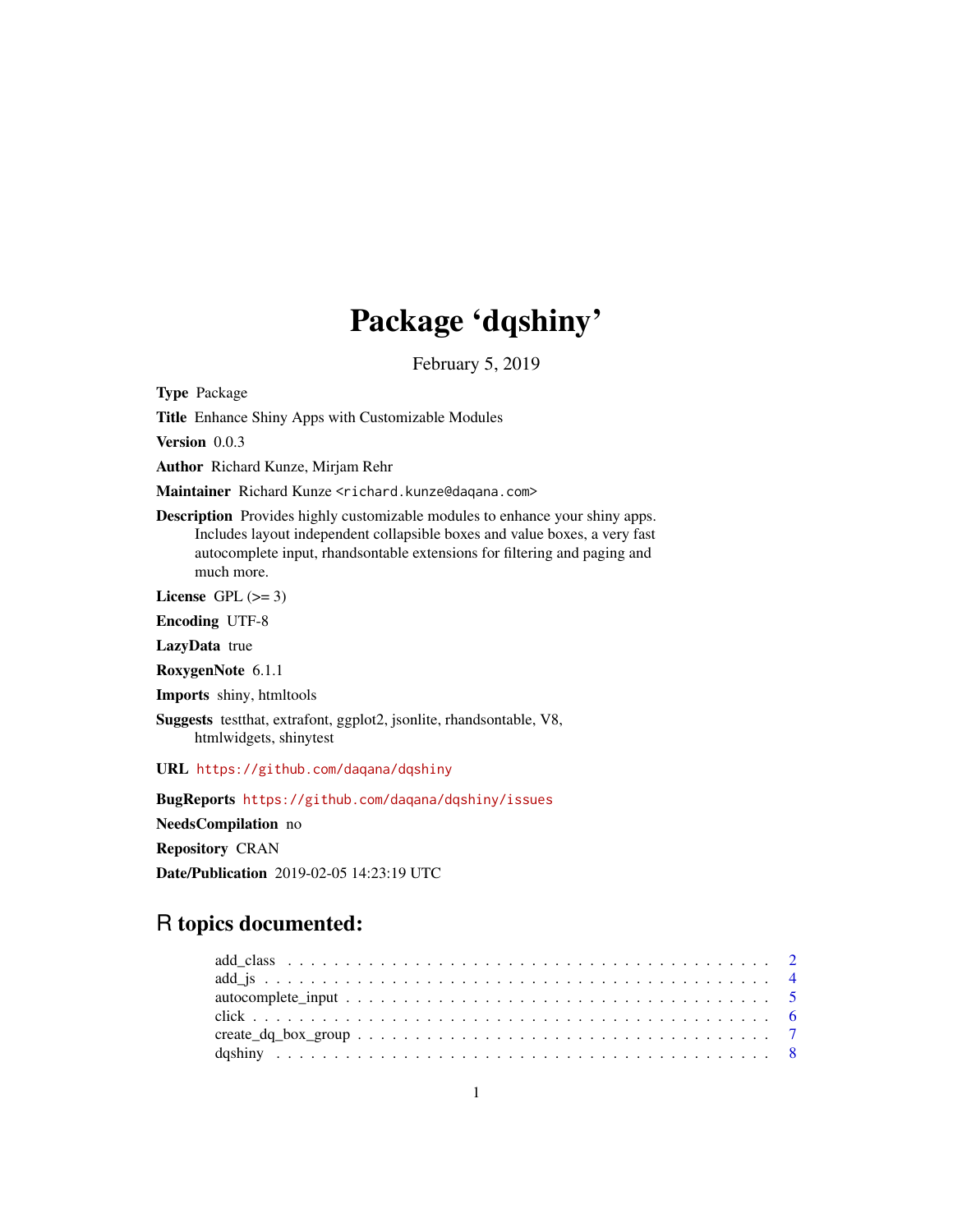<span id="page-1-0"></span>

| 10              |  |
|-----------------|--|
| -12<br>da box   |  |
| 13              |  |
| $\overline{14}$ |  |
| 17              |  |
| 18              |  |
| -19             |  |
| 20              |  |
| 21              |  |
| 22              |  |
| 23              |  |
| 25              |  |
| -26             |  |
| 27              |  |
| 28              |  |
| 29              |  |
| 31              |  |
| 31              |  |
| 32              |  |
| 33              |  |
| 34              |  |
| 35              |  |
| 36              |  |
| 36              |  |
| 38              |  |
|                 |  |

#### $\blacksquare$

<span id="page-1-1"></span>add\_class *Change the state of a shiny interface element*

### Description

Those functions can be used to change an elements classes.

### Usage

```
add_class(ids, class_name)
remove_class(ids, class_name)
toggle_class(ids, class_name, condition = NULL)
```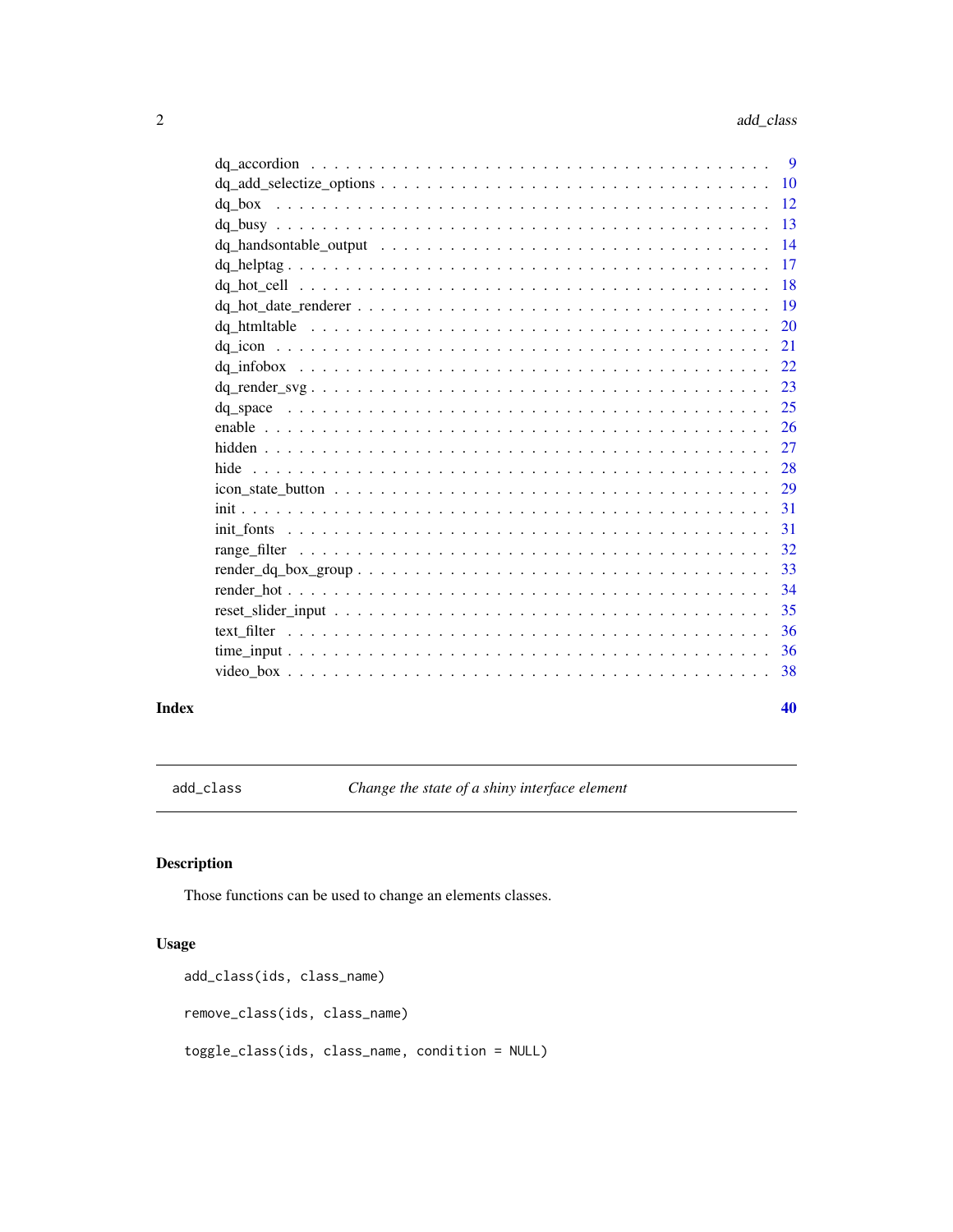#### <span id="page-2-0"></span>add\_class 3

#### Arguments

| ids        | Character vector, $id(s)$ of the element(s) to change. |
|------------|--------------------------------------------------------|
| class name | Name of the class to add/remove/toggle.                |
| condition  | Condition to use for toggling the class.               |

#### **Note**

If you have trouble with these functions, please make sure that you either - use any dqshiny element in your UI - load the package with [library](#page-0-0) - use [init](#page-30-1) at the beginning of your UI!

#### Author(s)

richard.kunze

### See Also

Other js handler: [enable](#page-25-1), [hide](#page-27-1)

```
## Only run examples in interactive R sessions
if (interactive()) {
library(shiny)
shinyApp(
 ui = fluidPage(
   tags$head(tags$style(".orange{background:#ff8f00}")),
    actionButton("add", "Add Class"),
   actionButton("remove", "Remove Class"),
    actionButton("toggle", "Toggle Class"),
    actionButton("toggle_cond", "Toggle Class with Condition"),
    checkboxInput("condition", "orange"),
    fluidRow(id = "row",
      dq_space(), # this is needed to make everything work
      actionButton("example", "EXAMPLE"),
      dq_space() # this is just for the alignment ;)
  )
  ),
  server = function(input, output) {
   observeEvent(input$add, add_class("row", "orange"))
    observeEvent(input$remove, remove_class("row", "orange"))
    observeEvent(input$toggle, toggle_class("row", "orange"))
    observeEvent(
      input$toggle_cond,
      toggle_class("row", "orange", input$condition)
   )
  }
)
}
```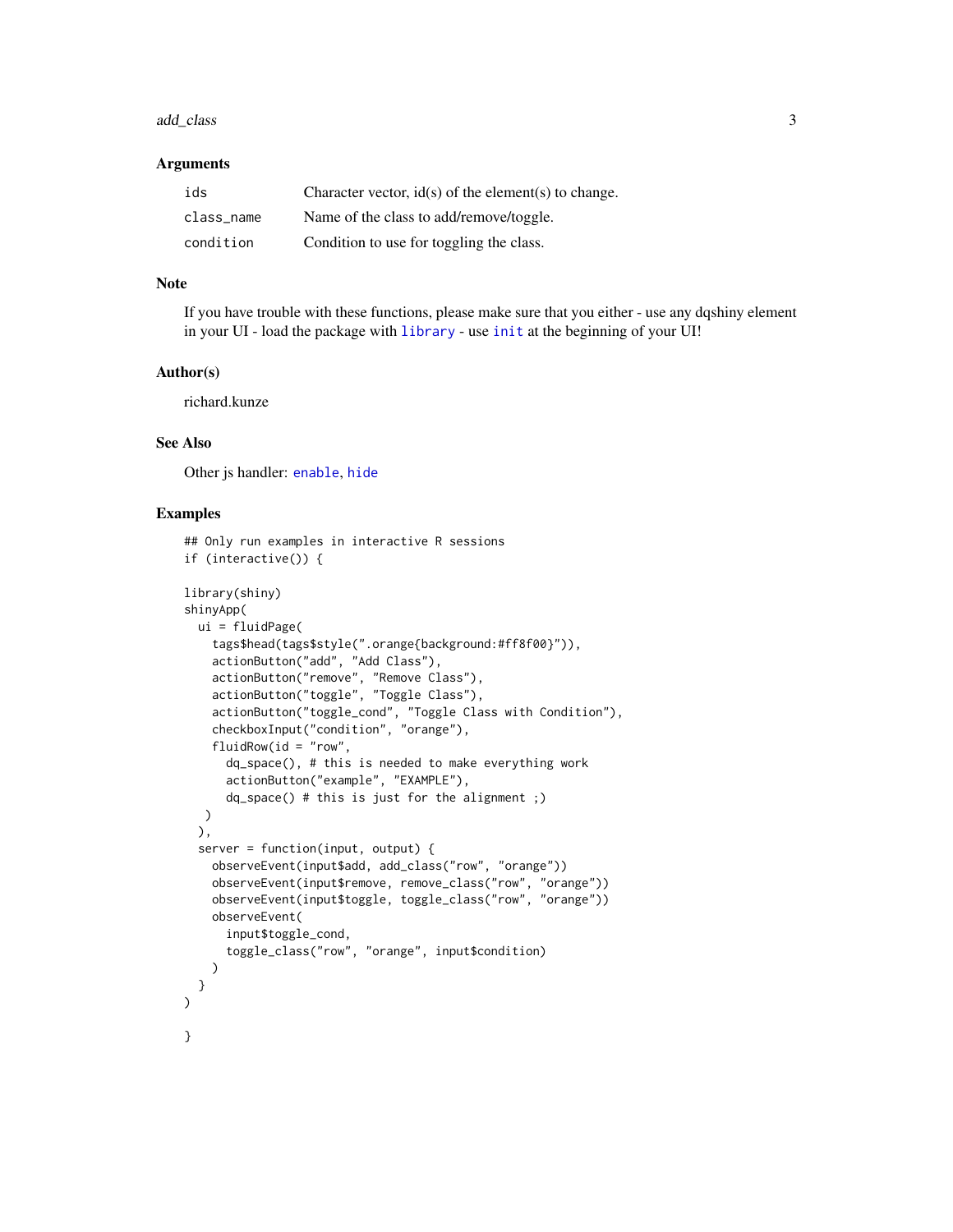<span id="page-3-0"></span>

Adds the given JS function definition to the current shiny web app.

Before adding anything the code will be parsed with V8 if the package is available on your machine. If package is available and parsing fails, an error will be thrown.

After successfully adding a function it can be used with run\_js.

### Usage

add\_js(type, function\_text)

run\_js(type, ...)

#### Arguments

| type          | name of the function                                                                                                                                                                                            |
|---------------|-----------------------------------------------------------------------------------------------------------------------------------------------------------------------------------------------------------------|
| function_text | JS function definition, this should be an anonymous function accepting exactly<br>one argument                                                                                                                  |
| $\ddotsc$     | arguments to pass to the function, those will be combined to a list and end up<br>as an array in JS, unnamed parameters will be available via params [0], named<br>parameters can also be used with params.name |

#### Author(s)

richard.kunze

```
## Only run examples in interactive R sessions
if (interactive()) {
library(shiny)
shinyApp(
 ui = fluidPage(
   add_js(type="addValues", "function(params) {
     alert('Result is: ' + (parseInt(params[0]) + parseInt(params[1])));
    }"),
   add_js(type="myName", "function(params) {
     alert('My name is ' + params.name);
    }"),
   actionButton("btn1", "Add Values"),
   actionButton("btn2", "What's my name?")
 ),
 server = function(input, output) {
```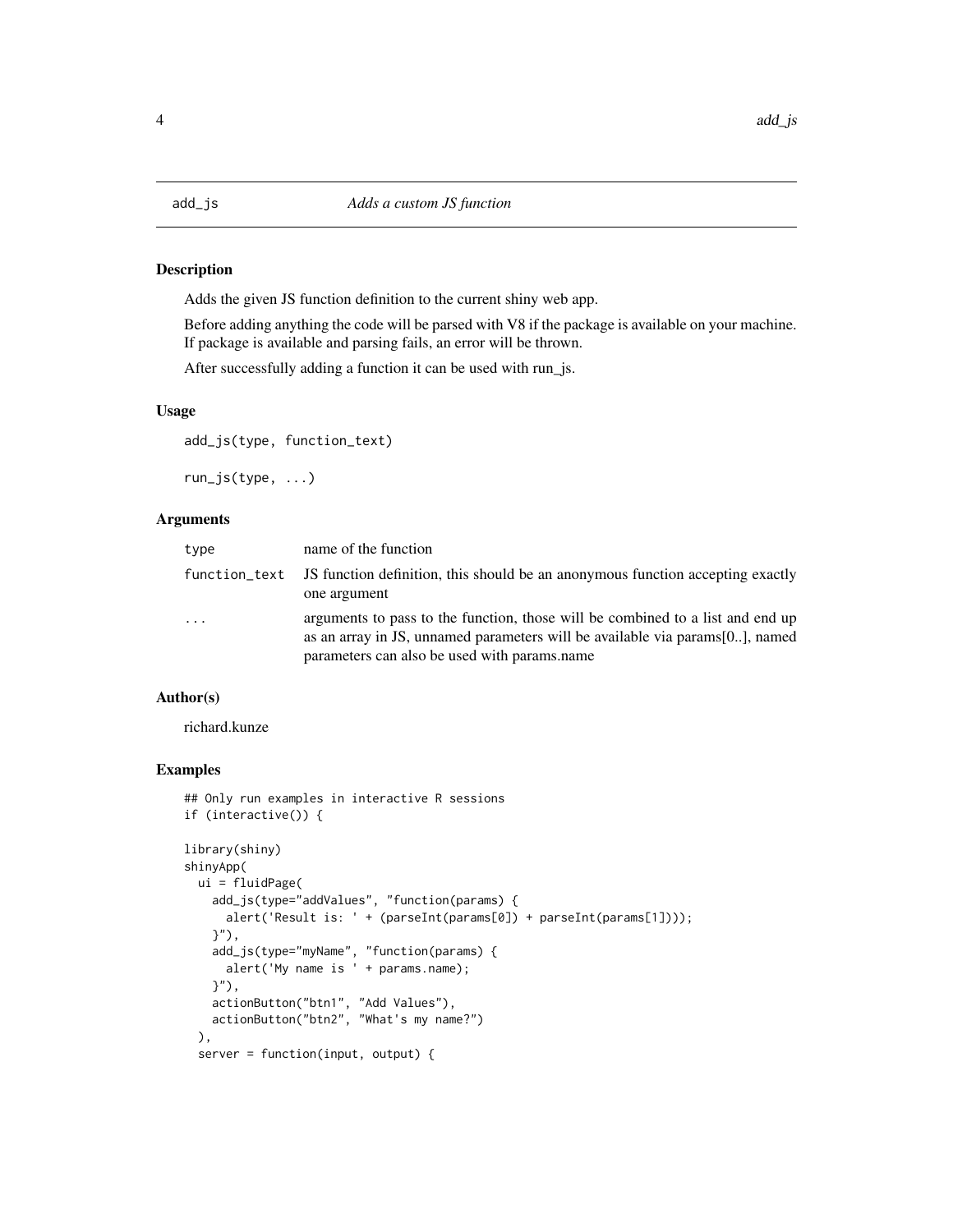```
observeEvent(input$btn1, run_js(type = "addValues", 17, 25))
    observeEvent(input$btn2, run_js(type = "myName", name = "Paul"))
  }
\mathcal{L}}
```
autocomplete\_input *Creates an autocomplete text input field*

#### Description

autocomplete\_input creates an autocomplete text input field, showing all possible options from a given list under the input while typing. Alternative to very slow select(ize) inputs for (very) large option lists.

update\_autocomplete\_input changes the value or the options of an autocomplete input element on the client side.

### Usage

```
autocomplete_input(id, label, options, value = "", width = NULL,
 placeholder = NULL, max_options = 0, hide_values = FALSE)
```

```
update_autocomplete_input(session, id, label = NULL, options = NULL,
 max_options = NULL, value = NULL, placeholder = NULL,
 hide_values = NULL)
```
#### **Arguments**

| id          | id of the element                                                                                |
|-------------|--------------------------------------------------------------------------------------------------|
| label       | label to show for the input, NULL for no label                                                   |
| options     | list (or vector) of possible options                                                             |
| value       | initial value                                                                                    |
| width       | optional, the width of the input, see validateCssUnit                                            |
| placeholder | optional character specifying the placeholder text                                               |
| max_options | optional numeric specifying the maximum number of options to show (for per-<br>formance reasons) |
| hide_values | optional boolean indicating whether to show values under labels or not                           |
| session     | the shiny session object                                                                         |

#### Value

autocomplete\_input: shiny input element update\_autocomplete\_input: message to the client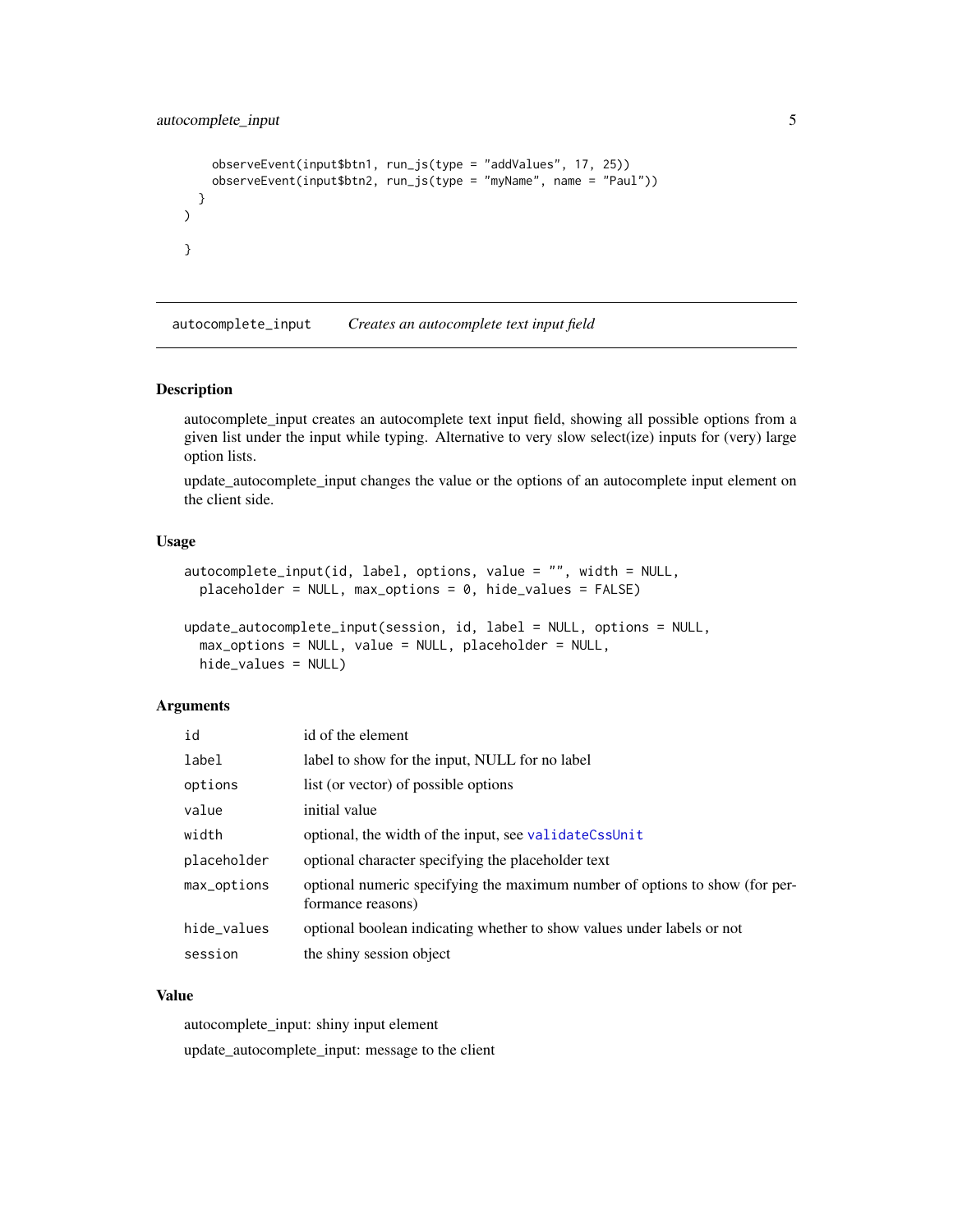#### <span id="page-5-0"></span>Author(s)

richard.kunze

### Examples

```
## Only run examples in interactive R sessions
if (interactive()) {
library(shiny)
opts <- sapply(1:100000, function(i) paste0(sample(letters, 9), collapse=""))
shinyApp(
 ui = fluidPage(
    fluidRow(
      column(3,
        autocomplete_input("auto1", "Unnamed:", opts, max_options = 1000),
        autocomplete_input("auto2", "Named:", max_options = 1000,
          structure(opts, names = opts[order(opts)])),
        autocomplete_input("auto3", "Big data:", NULL, max_options = 1000,
          placeholder = "Big data taking several seconds to load ..."),
        actionButton("calc", "Calculate")
      ), column(3,
        tags$label("Value:"), verbatimTextOutput("val1", placeholder = TRUE),
        tags$label("Value:"), verbatimTextOutput("val2", placeholder = TRUE)
       )
   )
 ),
 server = function(input, output, session) {
   output$val1 <- renderText(as.character(input$auto1))
   output$val2 <- renderText(as.character(input$auto2))
   observeEvent(input$calc, {
      Sys.sleep(3)
      update_autocomplete_input(session, "auto3", placeholder = "Loaded!",
        options = rownames(mtcars))
   })
 }
\mathcal{L}}
```
click *Programmatically click a button*

### Description

Programmatically click a button

#### Usage

click(ids)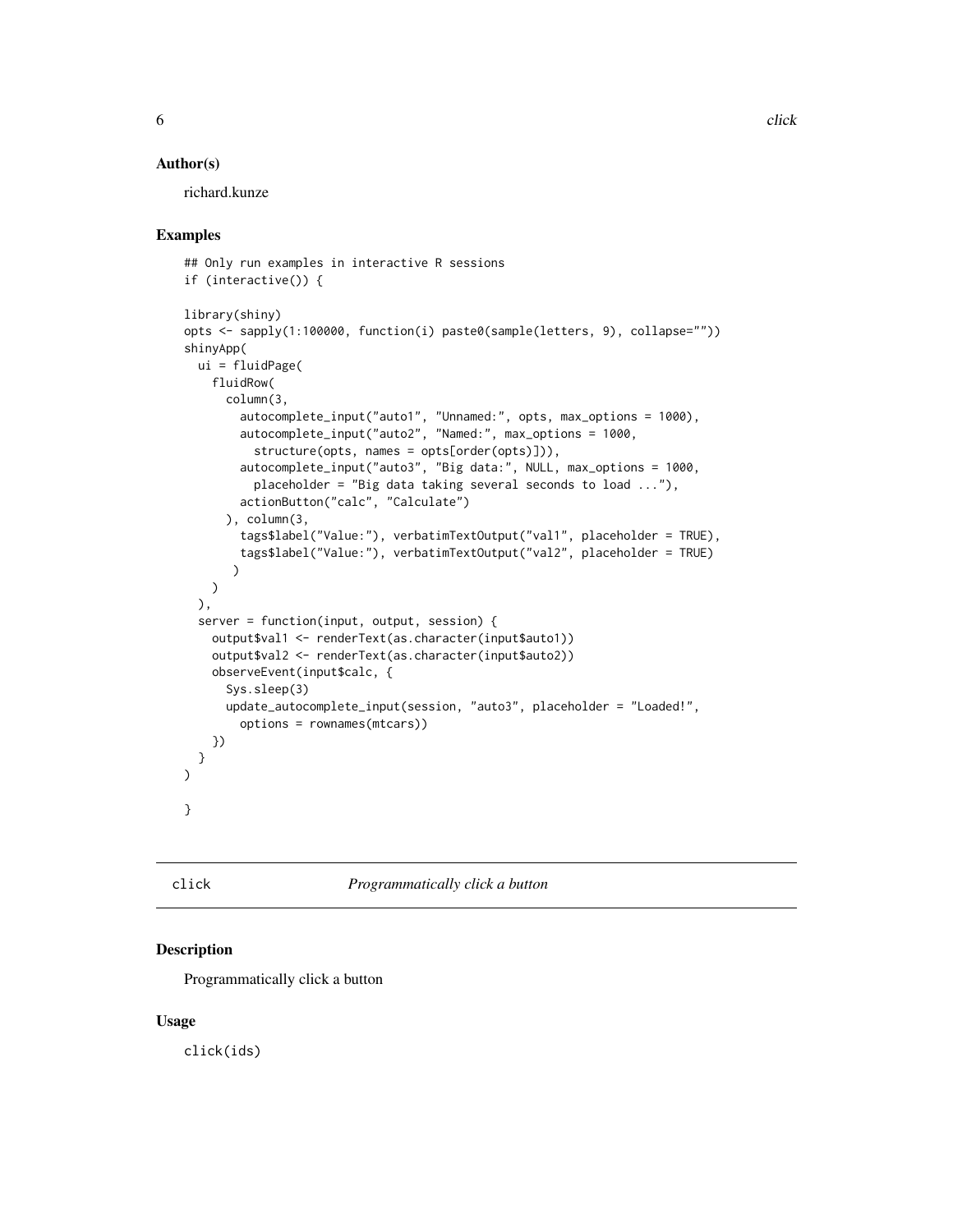#### <span id="page-6-0"></span>Arguments

ids id(s) of button to be clicked

#### Author(s)

richard.kunze

### Examples

```
## Only run examples in interactive R sessions
if (interactive()) {
library(shiny)
shinyApp(
  ui = fluidPage(
    fluidRow(
      numericInput("clickBtn", "Click Btn Nr:", 1, 1, 3, 1),
      actionButton("btn1", "1"),
      actionButton("btn2", "2"),
      actionButton("btn3", "3"),
      dq_space(),
      textOutput("result")
   )
  ),
  server = function(input, output) {
   output$result <- renderText(paste("Buttons clicked:",
      toString(c(input$btn1, input$btn2, input$btn3))
   ))
   observeEvent(input$clickBtn, click(paste0("btn", input$clickBtn)),
                 ignoreInit = TRUE)
  }
)
}
```
create\_dq\_box\_group *Create a dq box group*

### Description

Create a dq box group which automatically collapses all other boxes whenever one box is opened.

### Usage

create\_dq\_box\_group(session, ...)

#### Arguments

| session | shiny session object                |
|---------|-------------------------------------|
| .       | box ids to be combined to one group |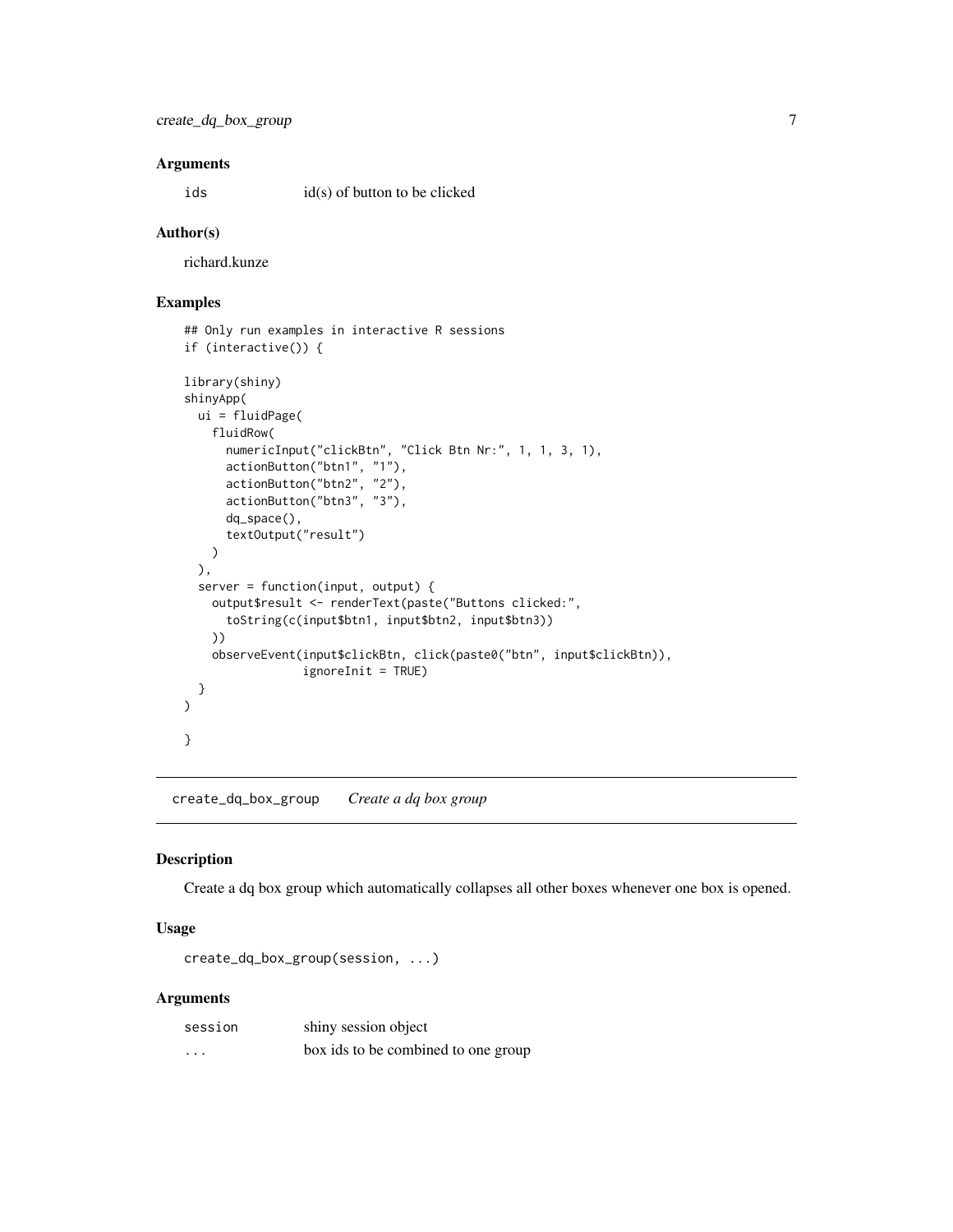<span id="page-7-0"></span>8 dqshiny and the control of the control of the control of the control of the control of the control of the control of the control of the control of the control of the control of the control of the control of the control o

#### Author(s)

richard.kunze

### Examples

```
## Only run examples in interactive R sessions
if (interactive()) {
library(shiny)
shinyApp(
 ui = fluidPage(
   fluidRow(
     column(6,
        dq_box("Random Input1", dq_space(), "End of Content", id = "box1",
          title = "Box1", width = 12, open_callback = TRUE),
        dq_box("Random Input2", dq_space(), "End of Content", id = "box2",
          title = "Box2", width = 9, collapsed = TRUE, open_callback = TRUE),
        dq_box("Random Input3", dq_space(), "End of Content", id = "box3",
          title = "Box3", width = 12, collapsed = TRUE, open_callback = TRUE)
     )
   )
 ),
 server = function(input, output, session) {
    create_dq_box_group(session, "box1", "box2", "box3")
 }
)
}
```
dqshiny *dqshiny: Enhance Shiny Apps with Customizable Modules*

#### Description

Provides highly customizable modules to enhance your shiny apps. Includes layout independent collapsible boxes and value boxes, a very fast autocomplete input, rhandsontable extensions for filtering and paging and much more.

### Details

There is a demo 'dqshiny-base-features' showing some of the functionalities provided in this package. Furthermore you can have a look at the [github page](https://github.com/daqana/dqshiny) for examples and additional information.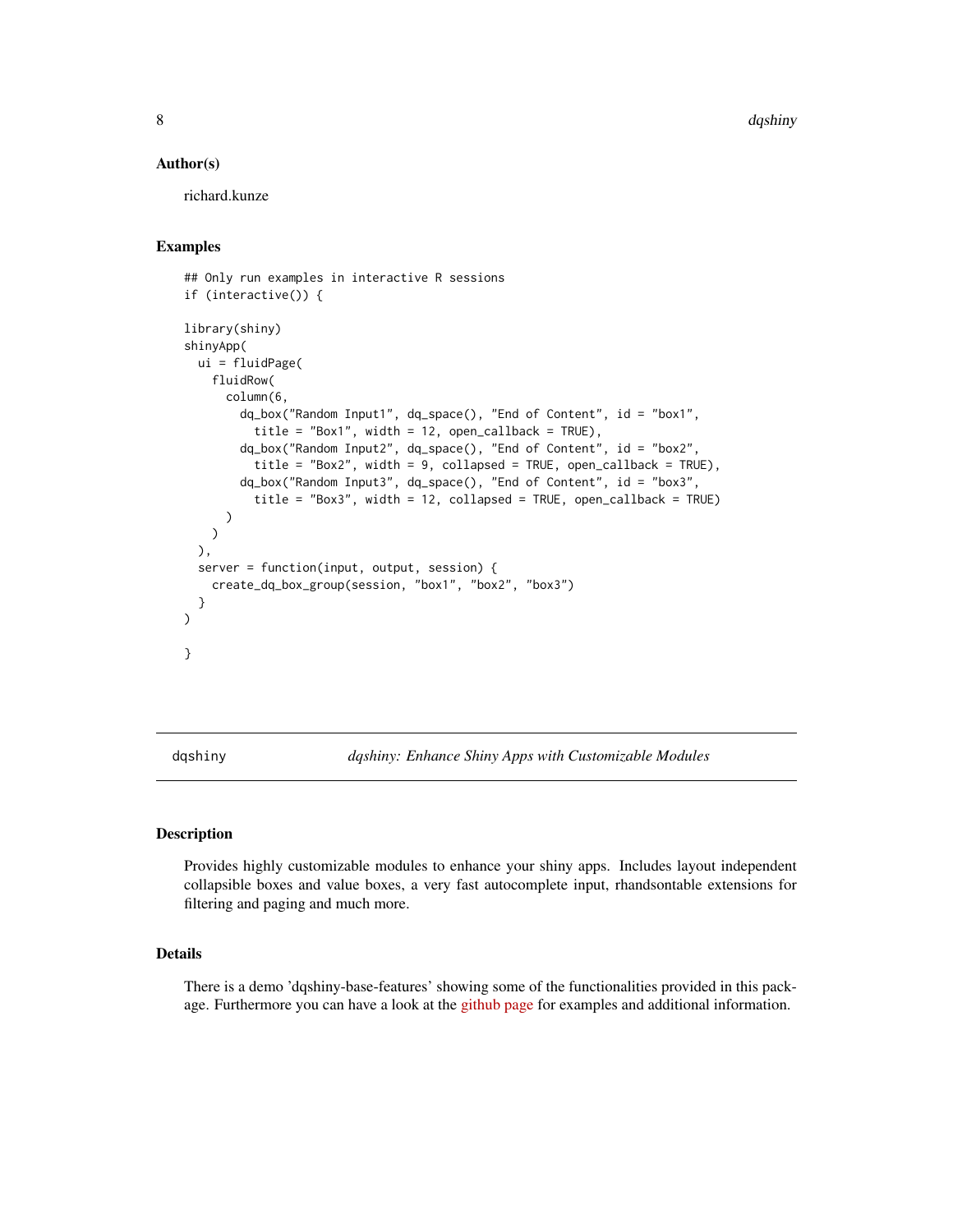<span id="page-8-0"></span>

Creates an accordion object where one of the contents can be shown and the others will be hidden. The currently activated panel will be available to R over the input\$id element.

### Usage

```
dq_accordion(id, titles, contents, options = NULL, sortable = FALSE,
 bg\_color = "#ff8f00", hover = TRUE, style = "", icons = c(rotate
 = "angle-right"))
```
### Arguments

| id       | id of the element                                                                                                                                                                       |
|----------|-----------------------------------------------------------------------------------------------------------------------------------------------------------------------------------------|
| titles   | character, titles to show in the accordion headers                                                                                                                                      |
| contents | list of contents, can be character, shiny tags, nested lists of shiny tags                                                                                                              |
| options  | optional list of jquery-ui options to customize accordions behavior, for a full list<br>of possible options have a look at: http://api.jqueryui.com/accordion                           |
| sortable | optional logical indicating whether the accordion parts should be rearrangeable<br>or not                                                                                               |
| bg_color | optional character specifying the background color of the headers, can be any<br>valid HTML color code                                                                                  |
| hover    | optional logical indicating whether headers should have an hover effect or not                                                                                                          |
| style    | optional character for additional header style attributes                                                                                                                               |
| icons    | optional named character vector of length one or two indicating the FontAwe-<br>some icons to be used in front of the header title showing the state of the content<br>(open or closed) |

### Value

shiny div holding the accordion

### Author(s)

richard.kunze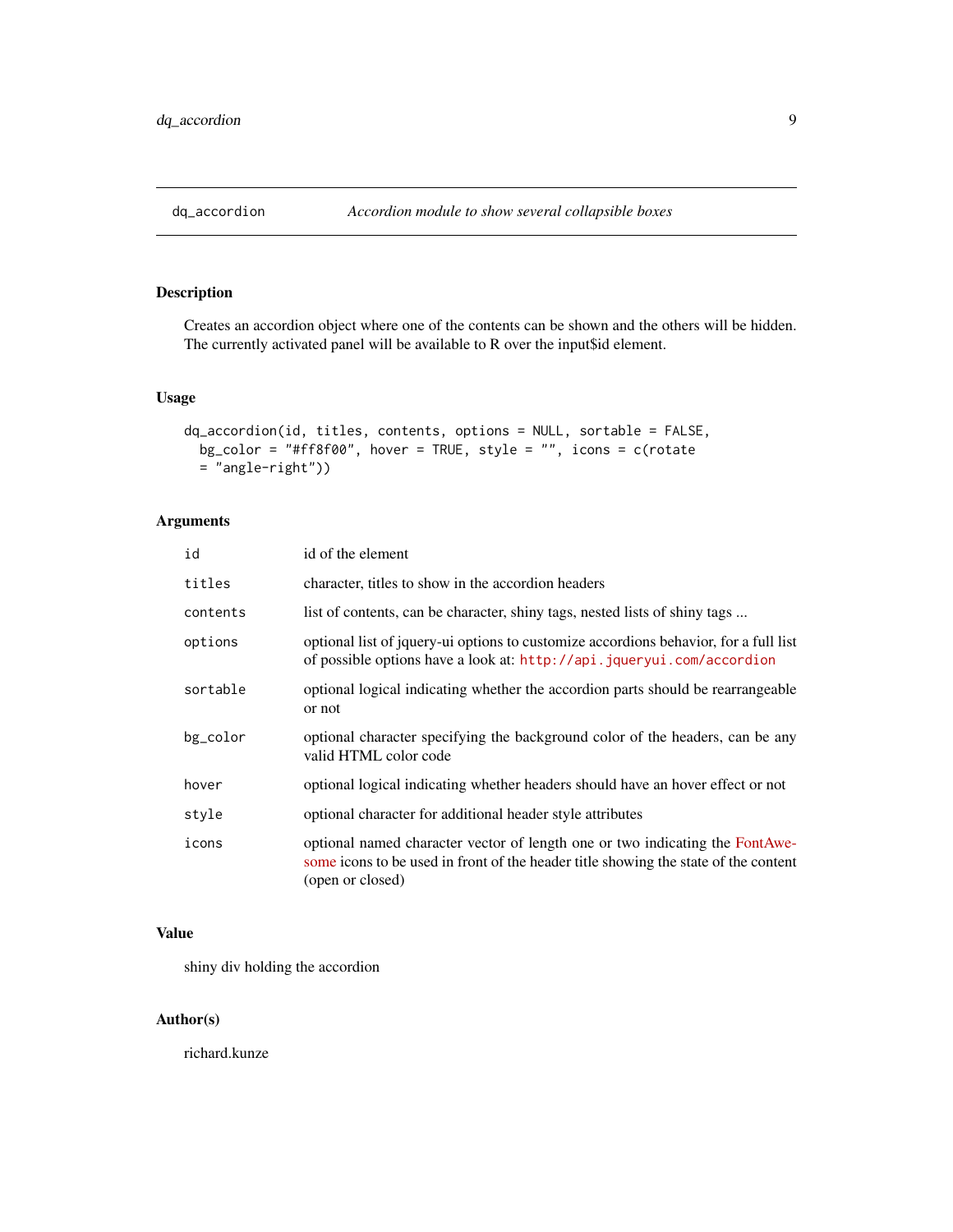#### Examples

```
## Only run examples in interactive R sessions
if (interactive()) {
library(shiny)
titles <- c("Section 1", "Section 2", "Section 3")
contents <- list("Lorem ipsum..", "Lorem ipsum..", tags$p("Lorem ipsum.."))
shinyApp(
 ui = fluidPage(
   fluidRow(
      column(5, dq_accordion("myAccordion", titles, contents, hover = FALSE,
       style = "border:1px solid red;margin-top: 5px;color: red;"
      ), dq_space(),
      dq_accordion("myAccordion2", titles, contents,
       bg\_color = NULL, options = list(animate = 500, collapsible = TRUE),
        icons = c(open = "hand-point-down", closed = "hand-point-right")
      ), dq_space(),
      dq_accordion("myAccordion3", titles, contents,
        bg_color = "pink", icons = NULL, sortable = TRUE
      ))
    \lambda), server = function(input, output) {
    observeEvent(input$myAccordion, print(input$myAccordion))
 }
)
}
```
dq\_add\_selectize\_options

*Adds selectizeOptions to a column of rhandsontable*

#### **Description**

dq\_add\_selectize\_options adds selectizeOptions to a column of a rhandsontable to be used with the selectize editor. Especially useful if each cell should have individual dropdowns. It will also set the type and editor for the specified column.

dq\_as\_selectize\_options converts the given vector of options into a proper selectize options list. Names of the given vector will be used to specify labels for the options. Further selectize attributes can be set via additional named parameters.

#### Usage

```
dq_add_selectize_options(hot, rows, col, options, ...)
```

```
dq_as_selectize_options(options, ...)
```
<span id="page-9-0"></span>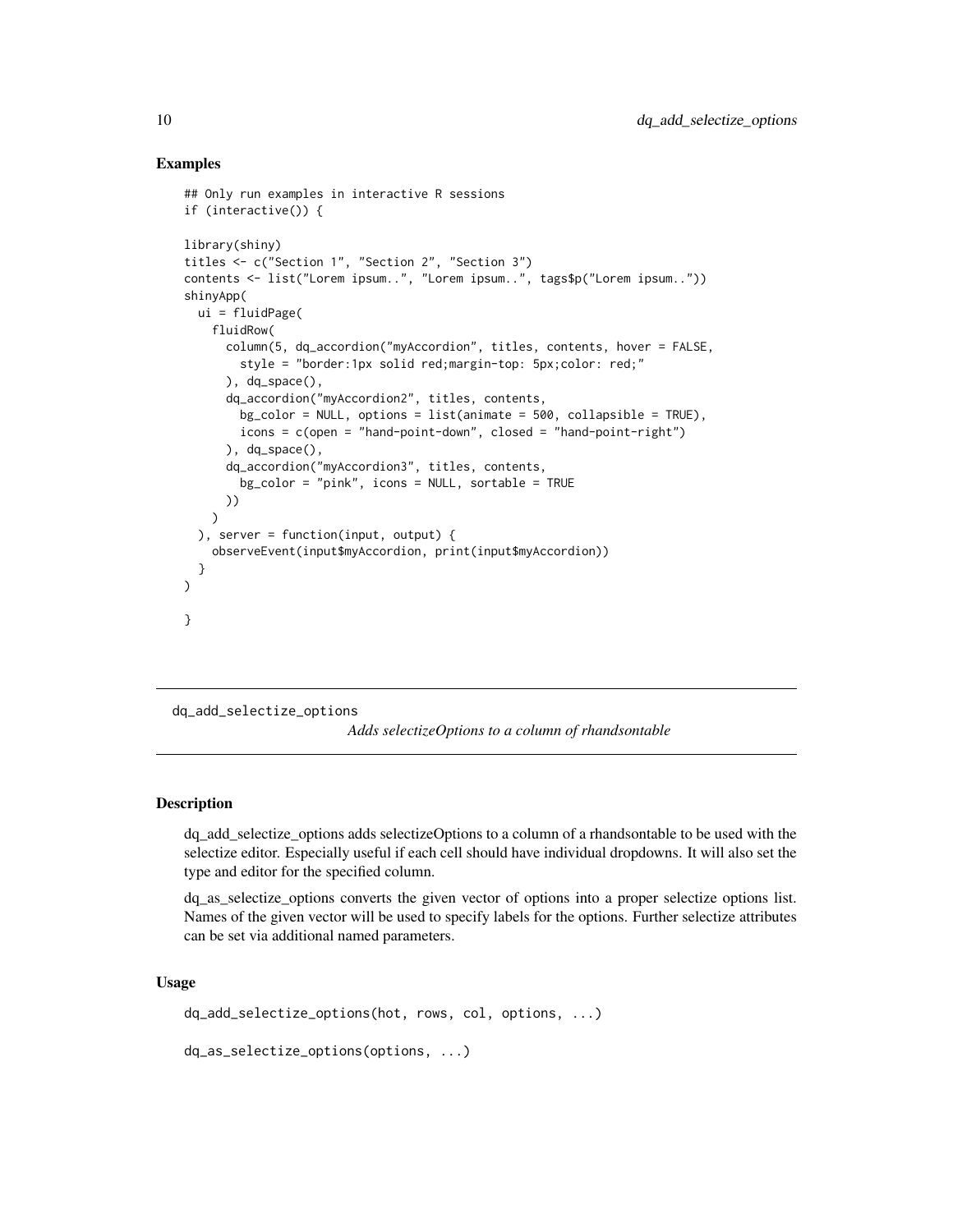#### **Arguments**

| hot                 | rhandsontable object                                                                                                                                                                                                                       |
|---------------------|--------------------------------------------------------------------------------------------------------------------------------------------------------------------------------------------------------------------------------------------|
| rows                | vector of row indices, NULL means the whole column will be filled                                                                                                                                                                          |
| col                 | column index or name, must be scalar                                                                                                                                                                                                       |
| options             | character vector or list to be used as selectize options, names will be used as<br>labels for the options, dq_add_selectize_options can also handle lists of vectors,<br>where each vector will be used to specify the options of one cell |
| $\cdot \cdot \cdot$ | additional parameters to be passed to selectize                                                                                                                                                                                            |

### Value

dq\_add\_selectize\_options: updated rhandsontable object

dq\_as\_selectize\_options: list containing all options and additional settings

#### Author(s)

richard.kunze

```
## Only run examples in interactive R sessions
if (interactive()) {
library(rhandsontable)
library(shiny)
hw <- c("Hello", "my", "funny", "world!",
  "Those", "are", "some", "really", "random", "words!")
options \leq lapply(1:10, function(x) c(Name1 = sample(hw, 1),
  Name2 = sample(hw, 1), Name3 = sample(hw, 1)))
ch <- sample(hw, 3)
names(ch) <- sample(hw, 3)
selectize <- dq_as_selectize_options(ch, create = TRUE)
empty <- rep("", 10)
df <- data.frame(Unlabled=empty, Labled=empty,
  Multiple=empty, stringsAsFactors = F)
shinyApp(
  ui = fluidPage(
   dq_space(),
   rHandsontableOutput("randomTable")
  ),
  server = function(input, output) {
    output$randomTable <- renderRHandsontable({
      rhandsontable(df, stretchH = "all") %>%
        dq_add_selectize_options(NULL, 1, lapply(options, unname)) %>%
        hot_col(2, editor = "selectize", selectizeOptions = selectize) %>%
        dq_add_selectize_options(NULL, "Multiple", options, maxItems = 2)
    })
```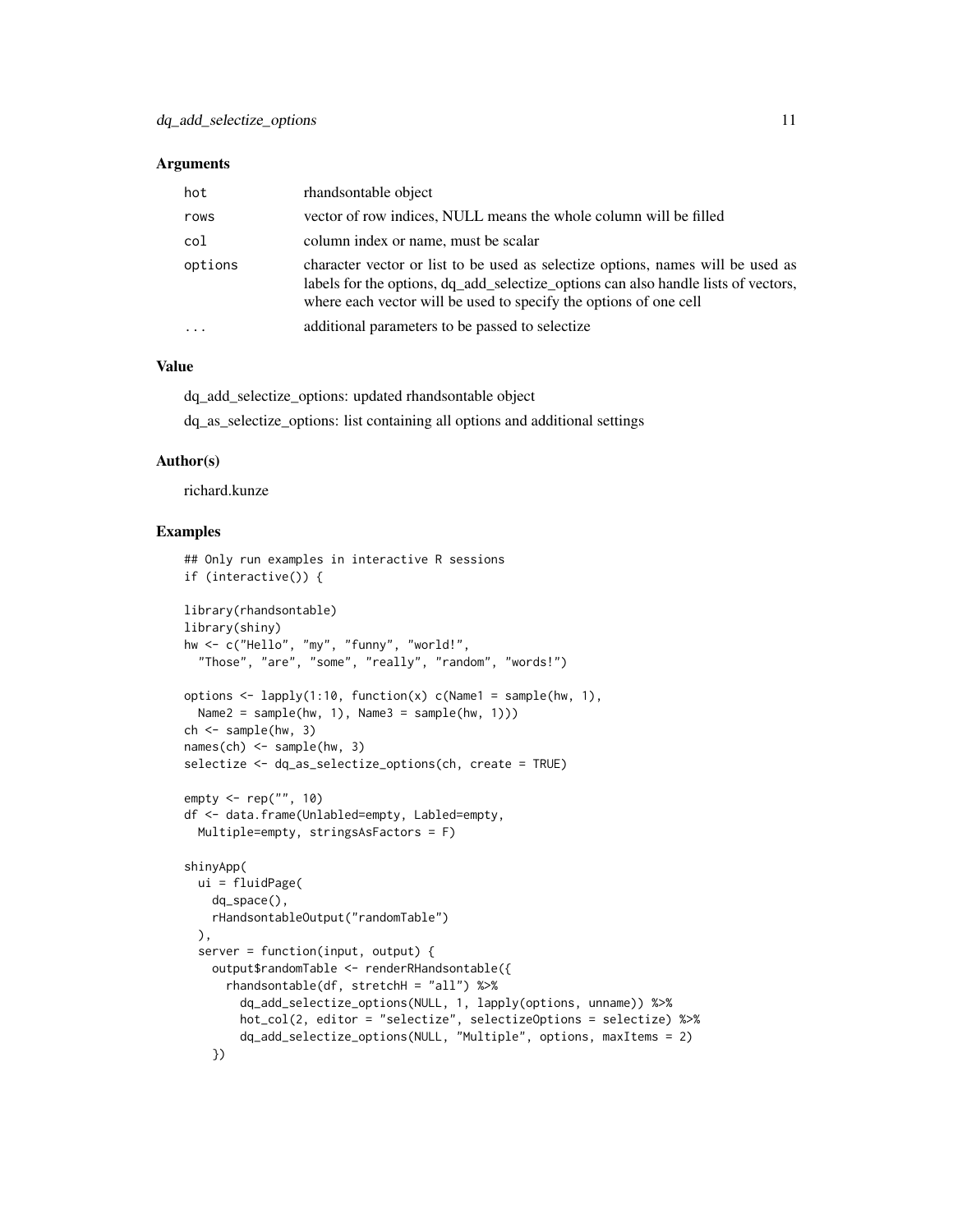<span id="page-11-0"></span>

} )

}

dq\_box *Creates a html box with specified parameters*

### Description

Creates a fully customizable HTML box holding the given content. Can be made collapsible and nested.

Function to update the collapsed state of a dq\_box.

### Usage

```
dq_box(..., id = NULL, title = NULL, color = "#000",bg_color = "#ff8f00", fill = TRUE, width = 6L, height = NULL,
 offset = 0L, collapsible = FALSE, collapsed = FALSE,
 open_callback = FALSE)
```

```
update_dq_box(id, collapsed = NULL, silent = FALSE)
```
### Arguments

| .             | Tags to add to the box as children.                                                                                                                                                                                                      |
|---------------|------------------------------------------------------------------------------------------------------------------------------------------------------------------------------------------------------------------------------------------|
| id            | ID of the box, can be used to observe collapse events via input[[paste0(id, "_col-<br>$[1.1]$ lapser")]].                                                                                                                                |
| title         | Title of the box, always visible.                                                                                                                                                                                                        |
| color         | Optional, sets the font color of the box, can be any valid html color, defaults to<br>black.                                                                                                                                             |
| bg_color      | Optional, sets the background color of the box, can be any valid html color,<br>defaults to dq primary orange.                                                                                                                           |
| fill          | Optional logical, decide whether to fill the body with background color or not,<br>if not, a border of this color will be set instead.                                                                                                   |
| width         | Optional, width of the box measured in bootstrap columns.                                                                                                                                                                                |
| height        | Optional, height of the box, can be numeric, which will result in pixels, or mea-<br>sured in any valid CSS3 length format, if the given body is larger than this value<br>overflow will be set to auto, resulting in a scrollable body. |
| offset        | Optional, offset of the resulting column measured in bootstrap columns.                                                                                                                                                                  |
| collapsible   | Optional logical, whether the box is collapsible or not.                                                                                                                                                                                 |
| collapsed     | Optional logical, whether the box is initially collapsed or not.                                                                                                                                                                         |
| open_callback | optional logical, whether to send messages whenever the state of the box changes<br>or not, events will be available via input[[paste0(id, "_open")]]                                                                                    |
| silent        | optional logical indicating to suppress events or not                                                                                                                                                                                    |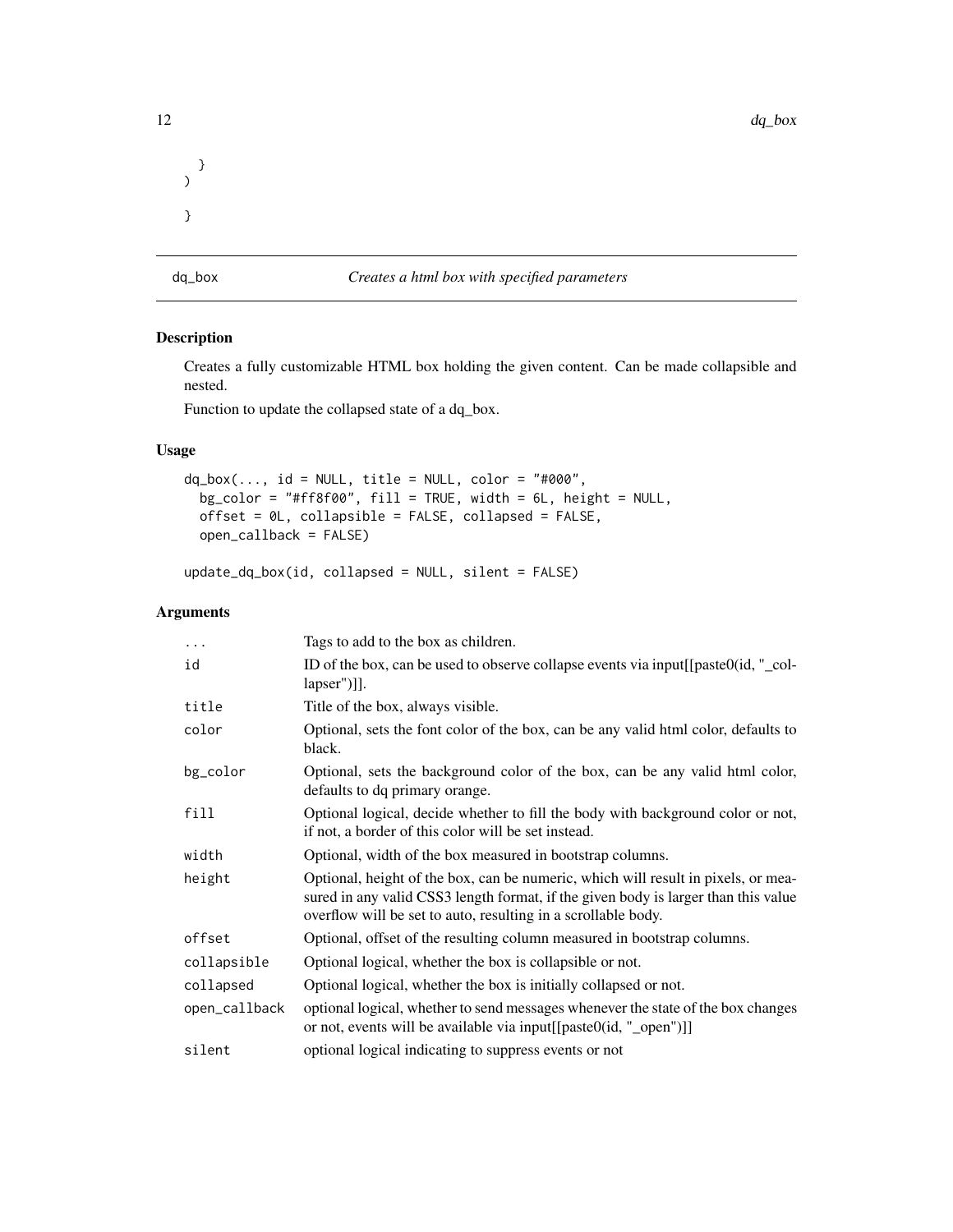<span id="page-12-0"></span>dq\_busy 13

### Value

bootstrap column holding the box

#### Author(s)

richard.kunze

#### Examples

```
## Only run examples in interactive R sessions
if (interactive()) {
library(shiny)
shinyApp(
 ui = fluidPage(
   fluidRow(
      dq_box(
       title = "Say Hello to my children", id = "bigBox", collapsed = TRUE,
        dq_infobox("hallo", 2, "Welt", icon("hashtag"),
                   bg\_color = "black", color = "#D00"),dq_box(
          title = "Box in the box", bg_color = "pink", width = 8,
          dq_infobox("in the box...", 2, "in the box!" , width = 12,bg_color = "white", color = "#0D0")
          )
        ),
      column(3, actionButton("toggle", "Toggle Box"))
     \mathcal{L}),
 server = function(input, output) {
   observeEvent(input$toggle, update_dq_box("bigBox"))
 }
)
}
```

```
dq_busy Adds a loading image if shiny is busy
```
### Description

Adds a loading image to the page which is visible when shiny is busy.

### Usage

```
dq_busy(icon_path = NULL, time = 500, animation = "fadeIn")
```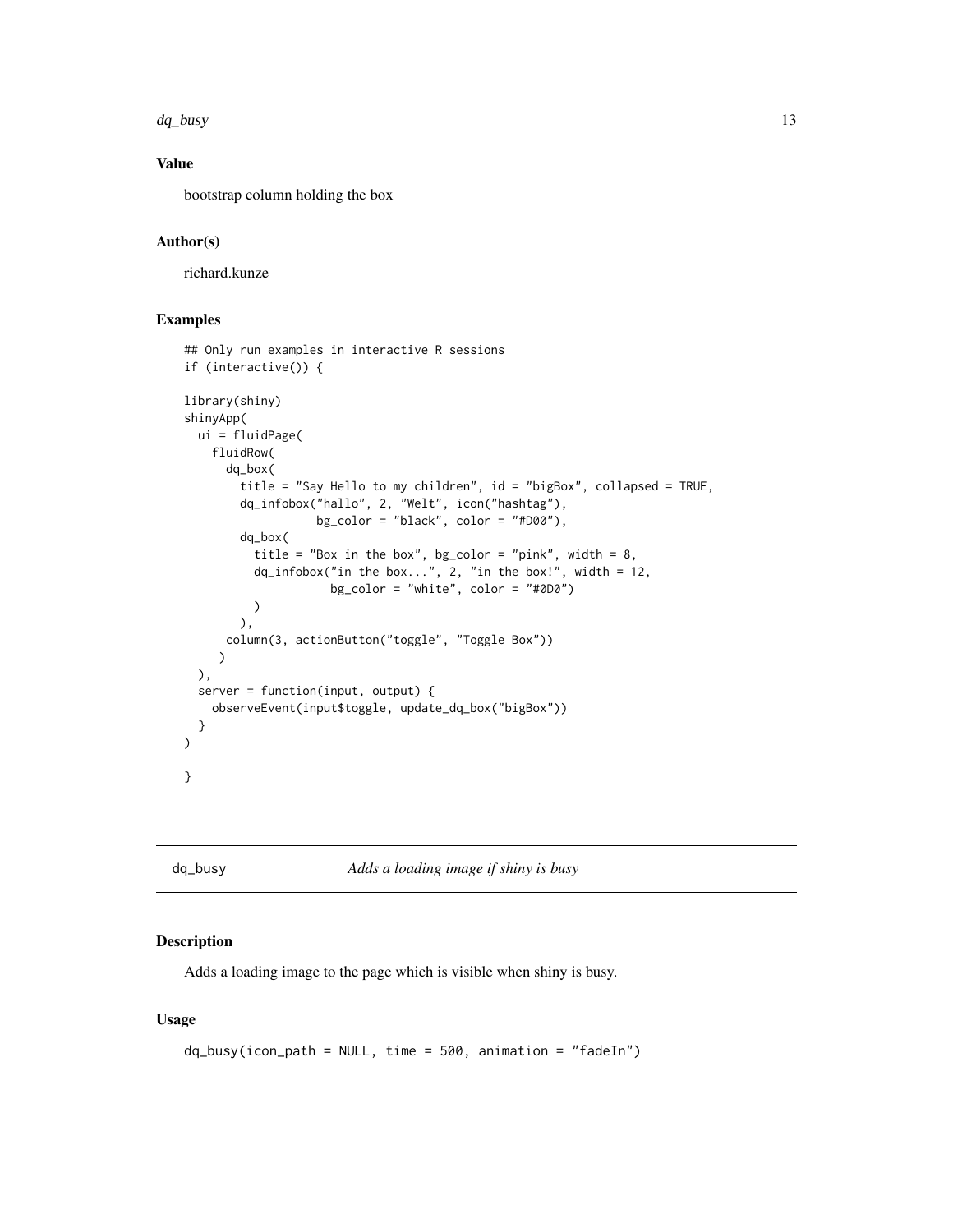#### <span id="page-13-0"></span>Arguments

| icon_path | optional character, icon source path                                                                                                                                                                                |
|-----------|---------------------------------------------------------------------------------------------------------------------------------------------------------------------------------------------------------------------|
| time      | optional integer indicating the animation time of the loader. Can be useful to<br>omit loader for many short loading moments, but show it if calculation really<br>needs some time. Set to 0 to disable animations. |
| animation | optional character specifying the animation of the loader                                                                                                                                                           |

#### Value

shiny tag holding the icon

#### Author(s)

richard.kunze

### Examples

```
## Only run examples in interactive R sessions
if (interactive()) {
library(shiny)
shinyApp(
 ui = fluidPage(
    dq_busy(time = 1500),
    actionButton("button", "make me busy")
 ),
 server = function(input, output) {
    observeEvent(input$button, Sys.sleep(3))
 }
\mathcal{L}}
```
dq\_handsontable\_output

*Adds an uiOutput and renders an enhanced rhandsontable html widget*

### Description

dq\_handsontable\_output adds a fluidRow containing a column with the given width, ready to support a dq\_handsontable.

dq\_render\_handsontable renders a rhandsontable into the given uiOutput id with the given data and parameters. Can also contain several filters to filter the data and a feature to split the table into several pages with a given page size. The function will also add all needed observeEvents to establish the required functionalities. If table is not readOnly, all user inputs will automatically stored and updated independent from any filters, sortings or pages.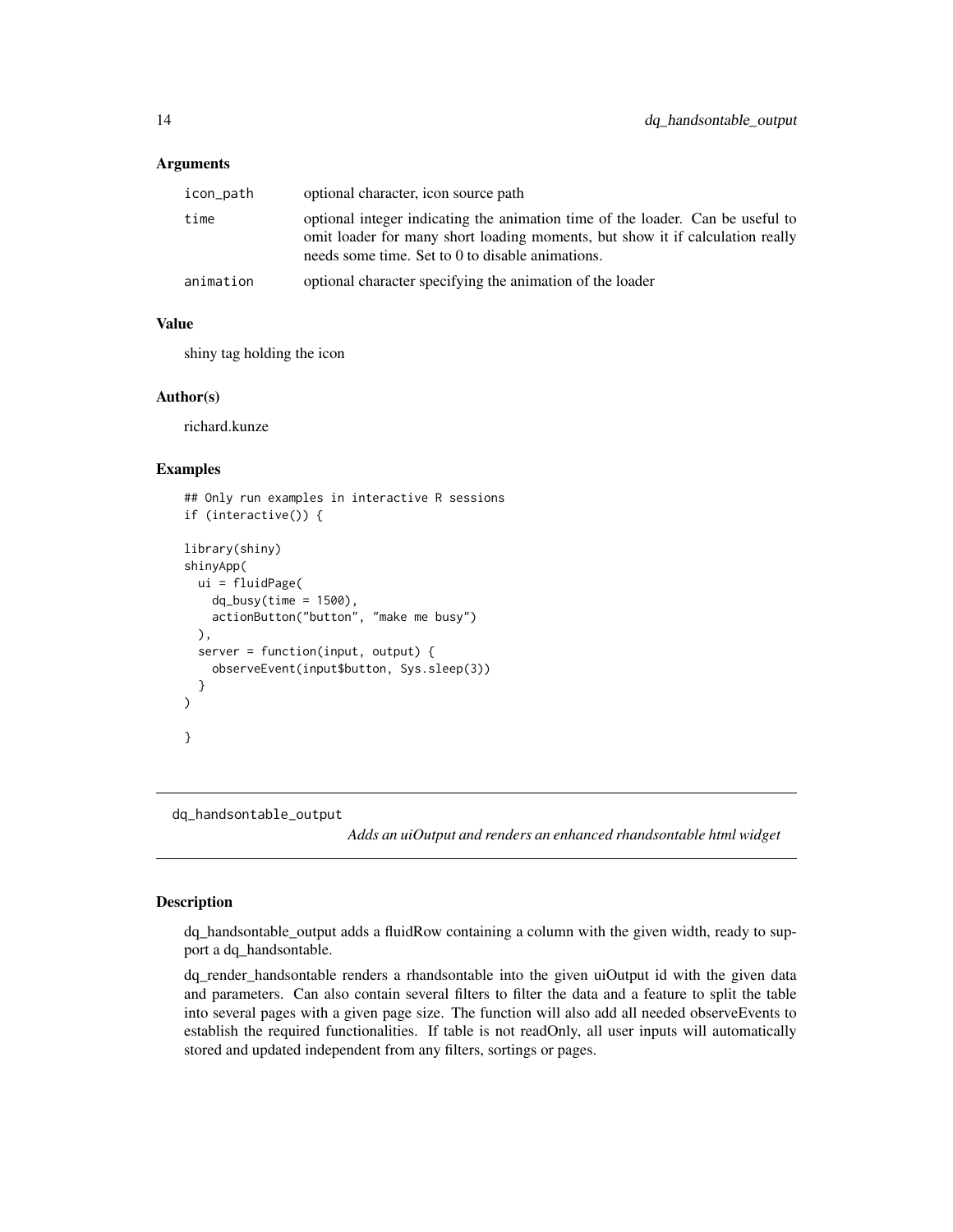### Usage

```
dq_handsontable_output(id, width = 12L, offset = 0L)
```

```
dq_render_handsontable(id, data, context = NULL, filters = "T",
 page_size = 25L, reset = TRUE, sorting = NULL, columns = NULL,
 width_align = FALSE, horizontal_scroll = FALSE, table_param = NULL,
 cols_param = NULL, col_param = NULL, cell_param = NULL,
  session = shiny::getDefaultReactiveDomain())
```
### Arguments

| id                | id of the element                                                                                                                                                                                                                                                                                                                                                                                                                                                 |
|-------------------|-------------------------------------------------------------------------------------------------------------------------------------------------------------------------------------------------------------------------------------------------------------------------------------------------------------------------------------------------------------------------------------------------------------------------------------------------------------------|
| width             | width of the table in bootstrap columns                                                                                                                                                                                                                                                                                                                                                                                                                           |
| offset            | optional offset of the column                                                                                                                                                                                                                                                                                                                                                                                                                                     |
| data              | data to show in the table, should be a data.frame'ish object, can also be reac-<br>tive(Val) or a reactiveValues object holding the data under the given id (e.g.<br>myReactiveValues[[id]] <- data). In case of reactiveVal(ues) data will always be<br>in sync with user inputs.                                                                                                                                                                                |
| context           | the context used to specify all ui elements used for this table, can be omitted<br>which ends up in a randomly generated context NOTE: this parameter is depre-<br>cated and will be removed soon                                                                                                                                                                                                                                                                 |
| filters           | optional, adds filters for each column, types must be one of "Text", "Select",<br>"Range", "Date", "Auto" or "" (can be abbreviated) to add a Text-, Select-,<br>Range-, DateRange-, AutocompleteInput or none, vectors of length one will<br>add a filter of this type for each column and NA will try to guess proper filters,<br>can also contain nested lists specifying type and initial value (e.g. list(list(type<br>$=$ "T", value = "init"), NA, "T", )) |
| page_size         | optional integer, number of items per page, can be one of 10, 25, 50, 100 or any<br>other value(s) which will be added to this list, first value will be used initially,<br>NULL will disable paging at all                                                                                                                                                                                                                                                       |
| reset             | optional logical, specify whether to add a button to reset filters and sort buttons<br>to initial values or not                                                                                                                                                                                                                                                                                                                                                   |
| sorting           | optional, specify whether to add sort buttons for every column or not, as nor-<br>mal rhandsontable sorting won't work properly when table is paged, value can<br>be logical of length one or a vector specifying the initial sort "col"umn and<br>"dir"ection e.g. c(dir="down", col="Colname")                                                                                                                                                                  |
| columns           | optional, specify which columns to show in the table, useful in combination with<br>reactive values, which will still hold all the data                                                                                                                                                                                                                                                                                                                           |
| width_align       | optional boolean to align filter widths with hot columns, should only be used<br>with either horizontal_scroll, stretch $H = "all"$ or a table fitting in its output ele-<br>ment                                                                                                                                                                                                                                                                                 |
| horizontal_scroll |                                                                                                                                                                                                                                                                                                                                                                                                                                                                   |
|                   | optional boolean to scroll the filter row according to the hot table, especially<br>useful for tables with many columns                                                                                                                                                                                                                                                                                                                                           |
| table_param       | optional list, specify parameters to hand to rhandsontable table element                                                                                                                                                                                                                                                                                                                                                                                          |
|                   |                                                                                                                                                                                                                                                                                                                                                                                                                                                                   |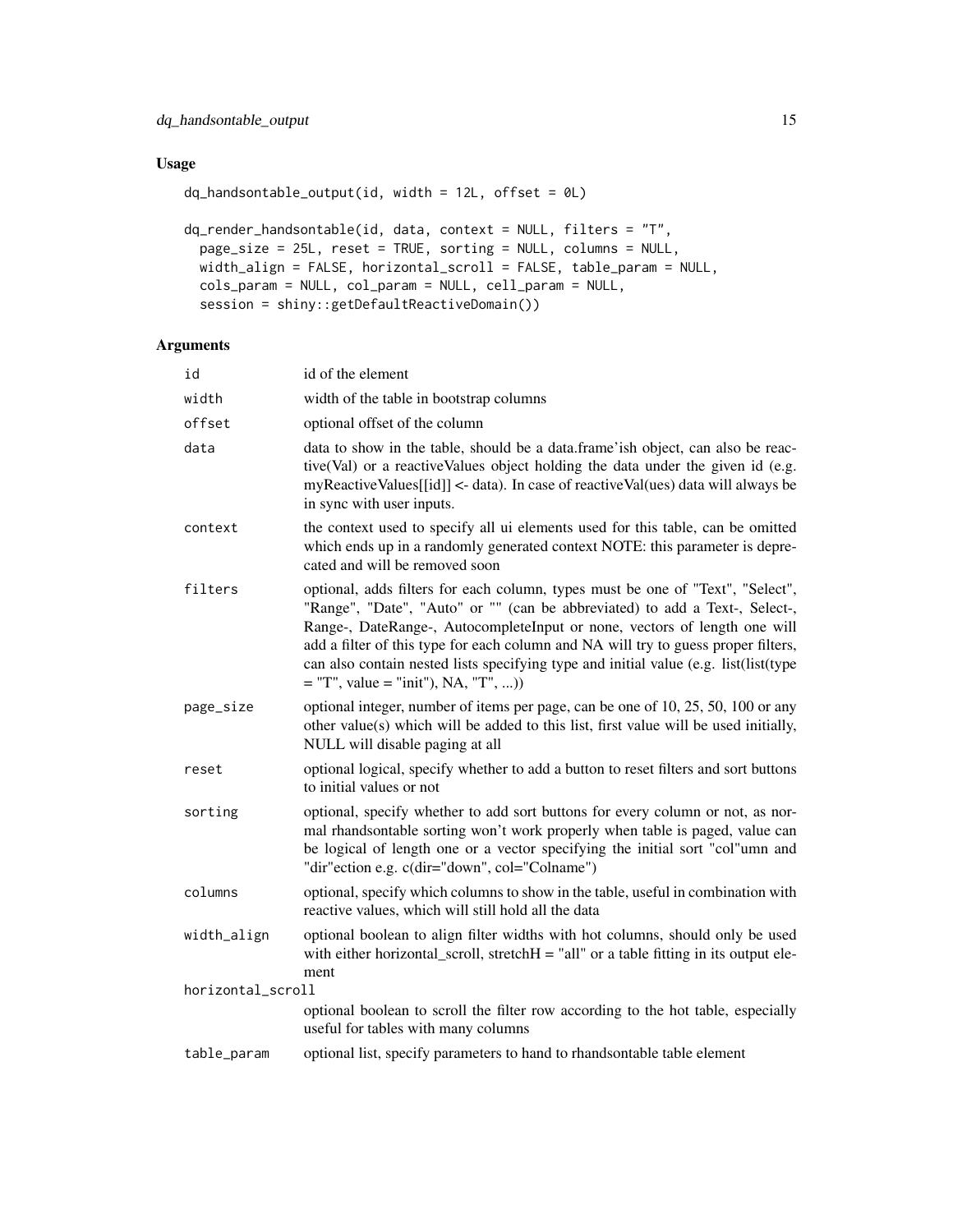<span id="page-15-0"></span>

| cols_param | optional list, specify parameters to hand to rhandsontable cols elements           |
|------------|------------------------------------------------------------------------------------|
| col_param  | optional list of lists to specify parameters to hand to rhandsontable col elements |
| cell_param | optional list of lists to specify parameters to hand to rhandsontable cells        |
| session    | shiny session object                                                               |

#### Value

dq\_handsontable\_output: fluidRow containing the output fields

dq\_render\_handsontable: the given data

### Author(s)

richard.kunze

### See Also

[rhandsontable](#page-0-0), [hot\\_cols](#page-0-0) and [hot\\_col](#page-0-0)

```
## Only run examples in interactive R sessions
if (interactive()) {
library(shiny)
shinyApp(
 ui = fluidPage(
   dq_handsontable_output("randomTable", 9L)
 ),
 server = function(input, output, session) {
   hw <- c("Hello", "my", "funny", "world!")
   data <- data.frame(A = rep(hw, 500), B = hw[c(2,3,4,1)],C = 1:500, D = Sys.Date() - 0:499, stringsAsFactors = FALSE)
   dq_render_handsontable("randomTable", data,
     filters = c("A", NA, NA, NA), sorting = c(dir = "up", col = "B"),page_size = c(17L, 5L, 500L, 1000L), width_align = TRUE,
     col\_param = list(list,col = 1L, type = "dropdown", source = letters)),cell\_param = list(list(row = 2:9, col = 1:2, readOnly = TRUE)))
 }
)
}
```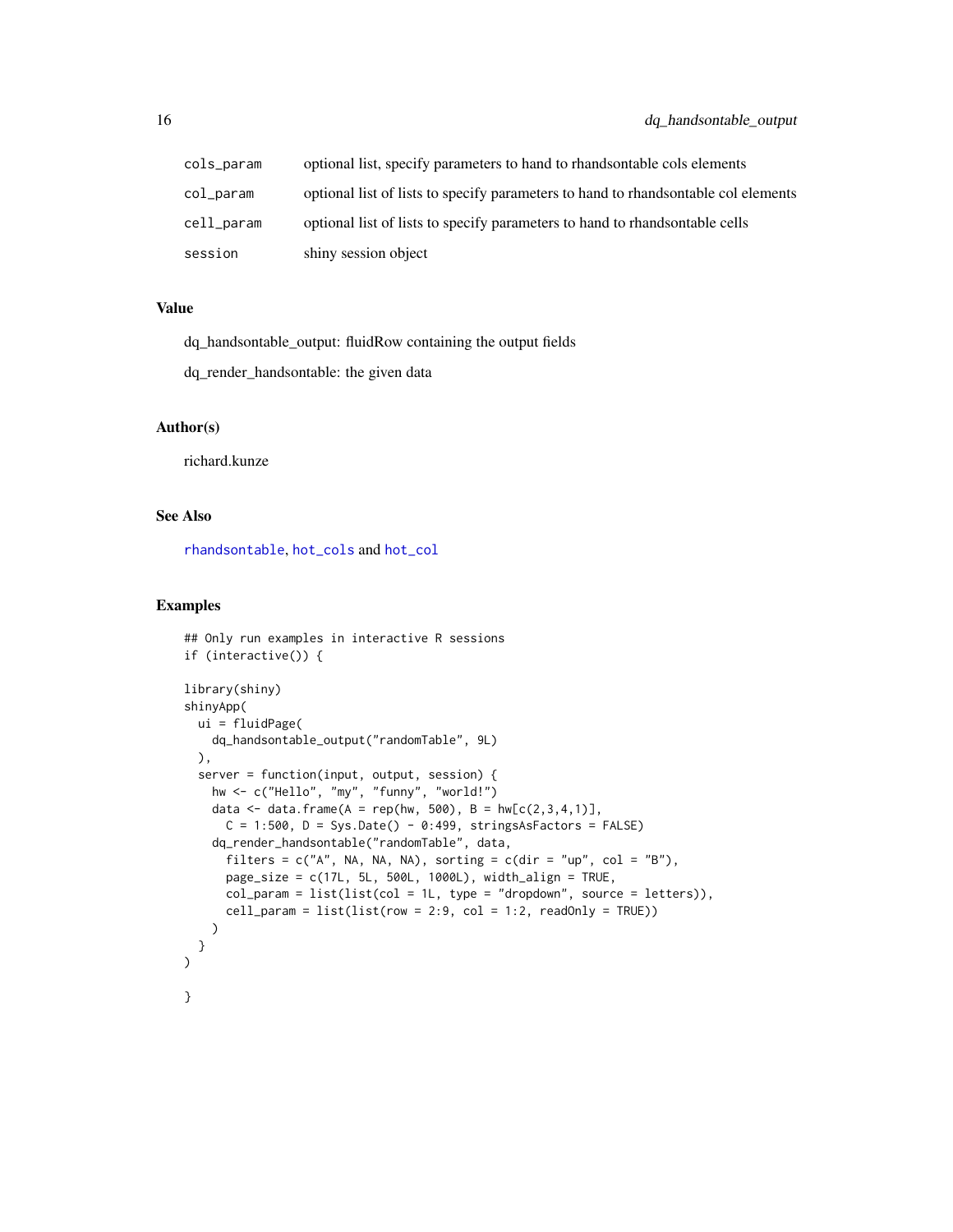<span id="page-16-0"></span>

Creates a help symbol with the given title as a popover. Trigger to show the popover can either be a mouse hover or a mouse click to show it until the user clicks again. Info tags can be added to shiny input labels via tagLists.

#### Usage

```
dq_helptag(title, trigger = "hover", width = 200, style = NULL)
```
### Arguments

| title   | Title to show in the popover.                                                                                                            |
|---------|------------------------------------------------------------------------------------------------------------------------------------------|
| trigger | Optional, can either be 'hover' to show the popover while the mouse is over the<br>icon or 'focus' to show it while the tag is in focus. |
| width   | Optional, width of the popover, can be numeric or character including any valid<br>CSS unit.                                             |
| stvle   | Optional character, additional style attributes for the tag.                                                                             |

#### Value

shiny tag holding the help icon

### Author(s)

richard.kunze

```
## Only run examples in interactive R sessions
if (interactive()) {
library(shiny)
shinyApp(
 ui = fluidPage(
   init(),
   fluidRow(
     column(3,
       dq_helptag(
        "This info is visible after an click!<br>
       Line breaks are also possible btw...",
                  trigger = "focus"
                  ),
        textInput("importantValue",
          tagList("Important Value",
```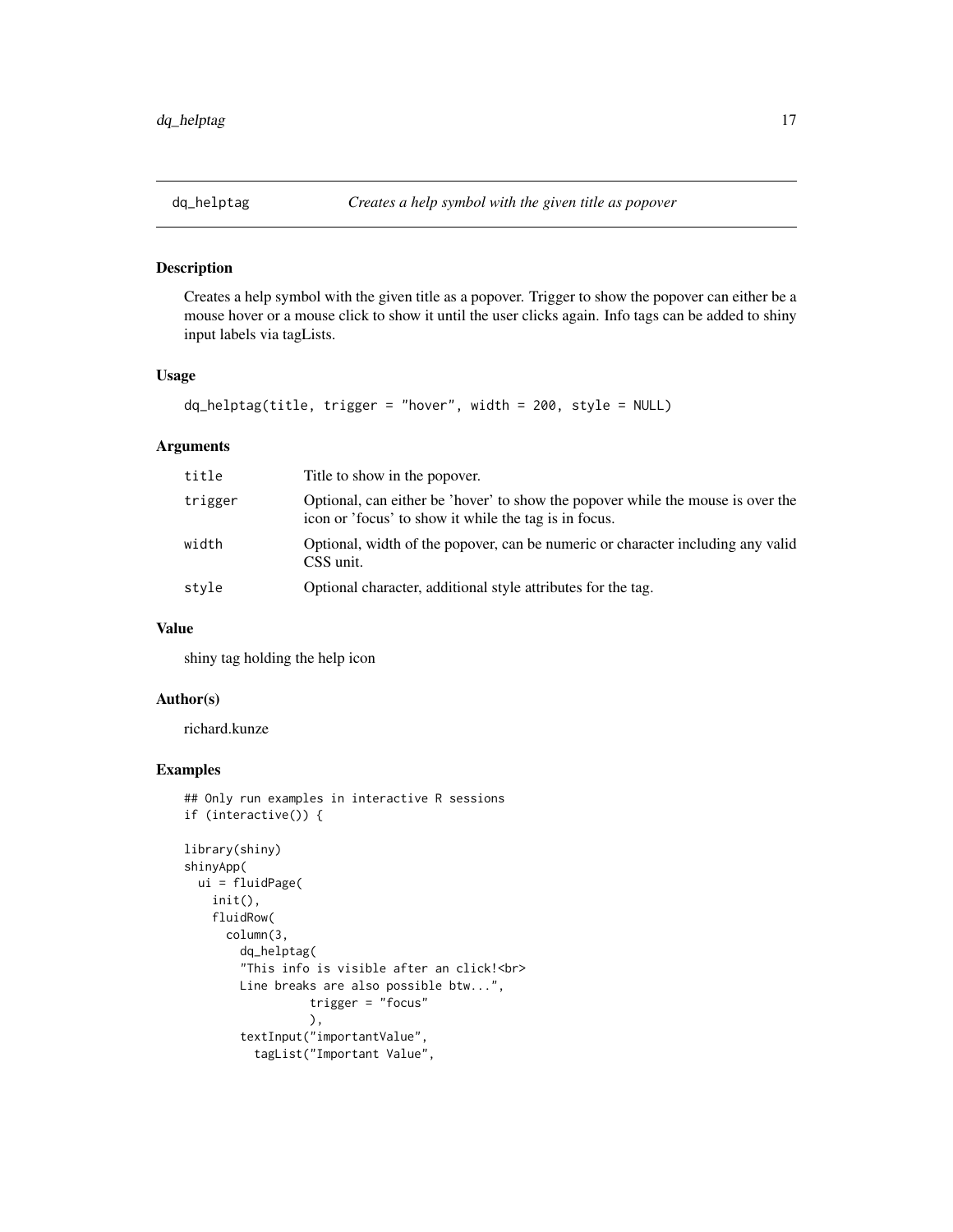```
dq_helptag(
            "This is an important value, you have to put something in!"
            ))
     ))
   )),
 server = function(input, output) {
 }
)
}
```

```
dq_hot_cell Configure individual cells of rhandsontable widget
```
Configure individual cells of a rhandsontable widget. Can be used just like [hot\\_cols](#page-0-0) or [hot\\_col](#page-0-0) to specify custom options or cells. All possible combinations of row and column indices will be set.

#### Usage

dq\_hot\_cell(hot, row, col, ...)

### Arguments

| hot       | rhandsontable object                                                                                                                         |
|-----------|----------------------------------------------------------------------------------------------------------------------------------------------|
| row       | integer vector specifying the rows to configure                                                                                              |
| col       | integer vector specifying the columns to configure                                                                                           |
| $\ddotsc$ | parameters to be set in the cells, can be all rhandsontable parameters and addi-<br>tional custom ones used with custom renderers or editors |

### Author(s)

richard.kunze

```
df \le data.frame(readOrWrite = rep(c("readOnly", "change me!"), 5),
  secret = rep("tops3cr3t", 10), stringsAsFactors = FALSE)
hot <- rhandsontable::rhandsontable(df, rowHeaders = NULL)
hot \leq dq_hot_cell(hot, seq(1, 10, 2), 1:2, readOnly = TRUE)
hot \leq dq_hot_cell(hot, seq(1, 10, 2), 2, type = "password")
hot
```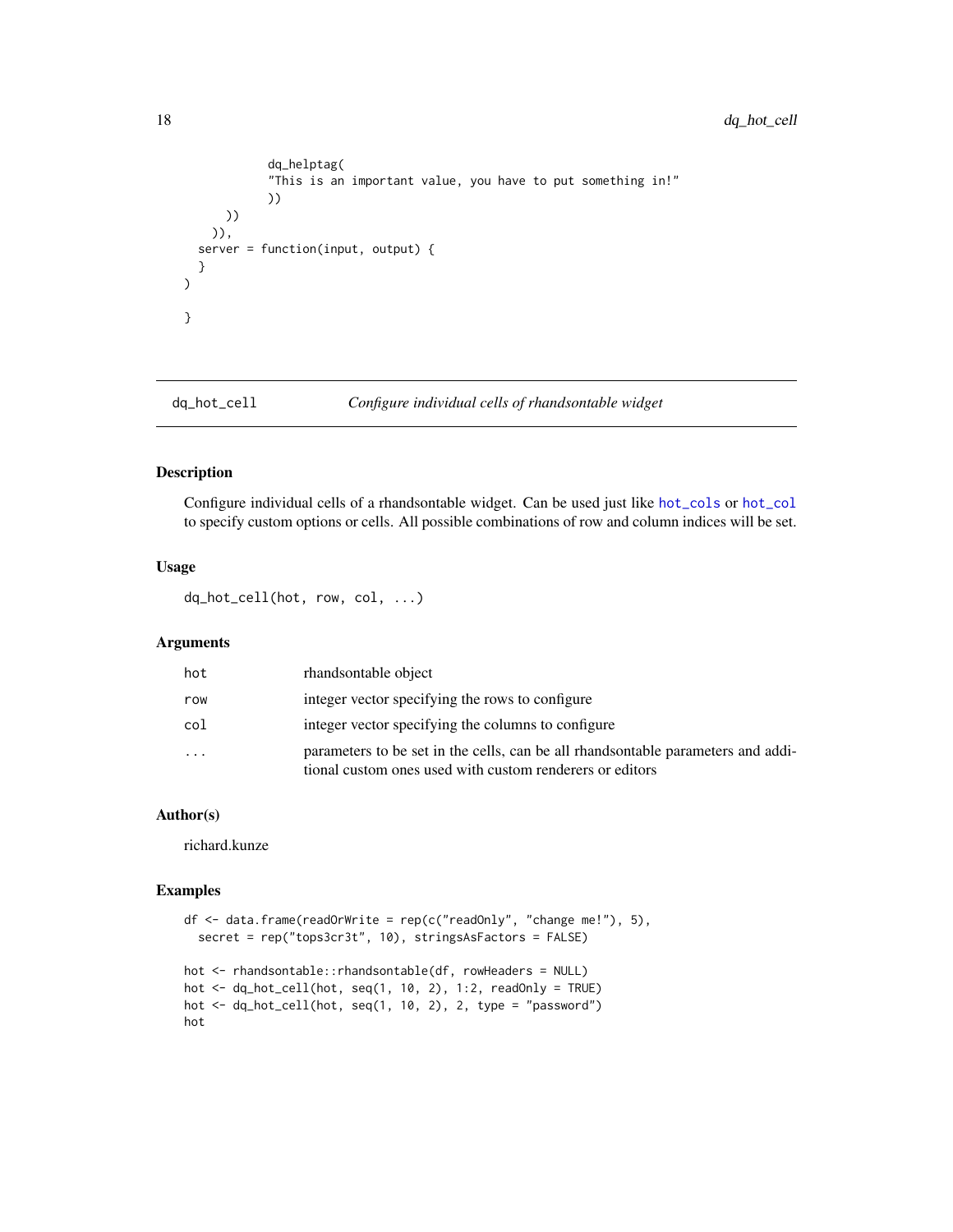<span id="page-18-0"></span>dq\_hot\_date\_renderer *rhandsontable renderer*

#### Description

dq\_hot\_date\_renderer: Renderer to show rhandsontable dates in proper formatting. dq\_hot\_empty\_renderer: Renderer to highlight empty cells in rhandsontable. dq\_hot\_html\_renderer: Renderer to replace missing "html" rhandsontable renderer. dq\_hot\_selectize\_renderer: Renderer to properly display multiple selectize options.

#### Usage

```
dq_hot_date_renderer()
```
dq\_hot\_empty\_renderer(renderer = "Autocomplete")

```
dq_hot_html_renderer()
```

```
dq_hot_selectize_renderer()
```
#### Arguments

renderer rhandsontable base renderer to be adjusted, can be one of ("Autocomplete", "Base", "Checkbox", "Date", "Dropdown", "Html", "Numeric", "Password", "Text", "Time")

#### Value

character containing js renderer

### Author(s)

richard.kunze

```
df \leq data.frame(empty = rep(c("value", ""), 5),
  html = paste0("<div style='background:#ff",sprintf("%x",25*1:10),"ff'>&nbsp;</div>"),
  date = seq(from = Sys.Date(), by = "days", length.out = 10),stringsAsFactors = FALSE)
hot <- rhandsontable::rhandsontable(df, rowHeaders = NULL)
hot <- rhandsontable::hot_col(hot, 1, renderer = dq_hot_empty_renderer())
hot <- rhandsontable::hot_col(hot, 2, renderer = dq_hot_html_renderer())
hot <- rhandsontable::hot_col(hot, 3, renderer = dq_hot_date_renderer())
hot
```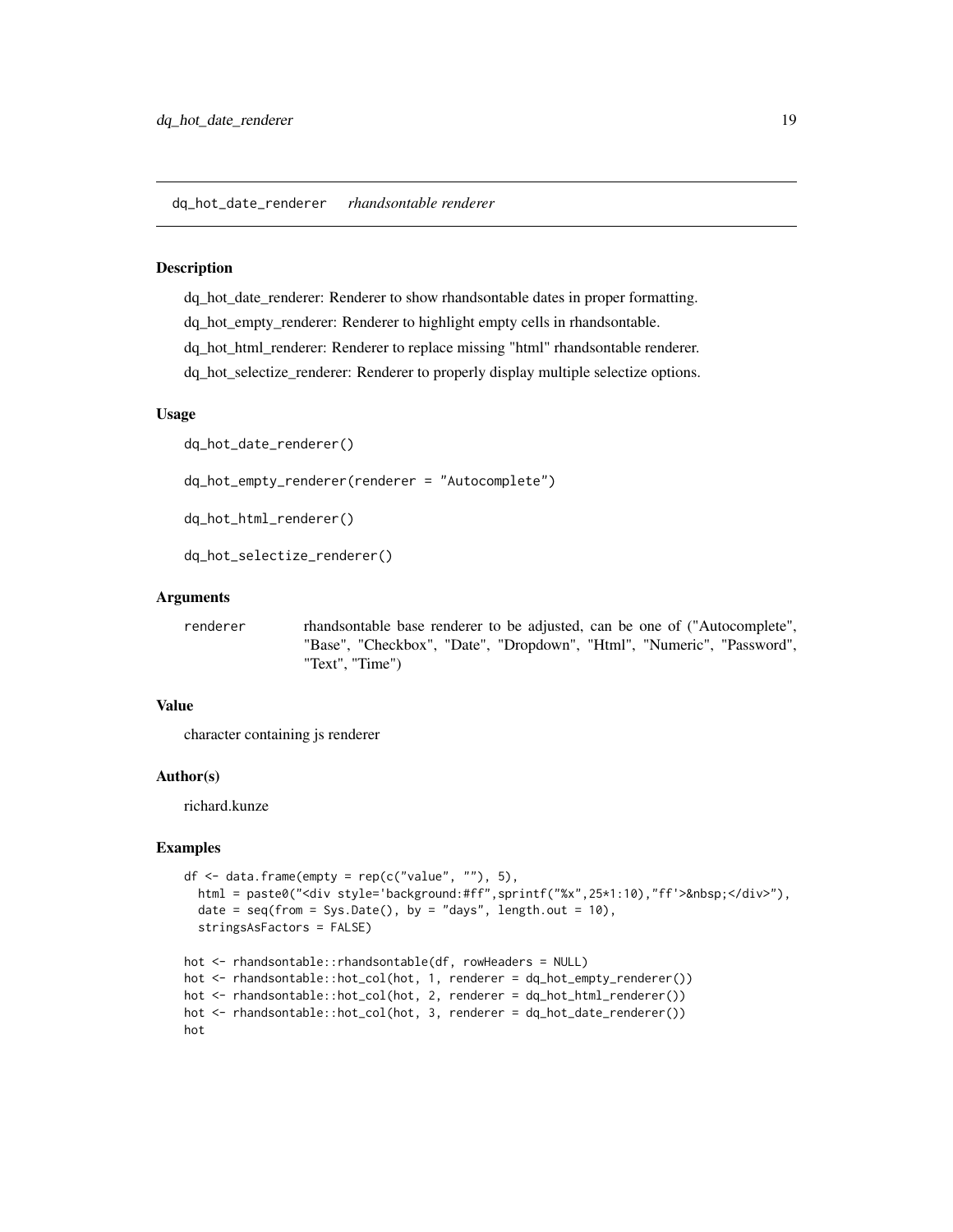Creates a HTML table containing the given list of elements. Every element of the list should be a vector of the same length to ensure correct design. The align parameter can be either a character, which will result in all cells having the same alignment, a character vector showing the alignment for every column or a list of character vectors specifying the alignment of every cell.

#### Usage

```
dq_htmltable(elements, id = NULL, align = "left",
 head_align = "center", borders = "none")
```
#### Arguments

| elements   | List of elements to show in the list, each element of the list should be a row of<br>the table. Can also be a data frame with names used as header.                                                                                                                                                                                                                   |
|------------|-----------------------------------------------------------------------------------------------------------------------------------------------------------------------------------------------------------------------------------------------------------------------------------------------------------------------------------------------------------------------|
| id         | Optional, character specifying the elements id.                                                                                                                                                                                                                                                                                                                       |
| align      | Optional, character (vector) or list of characters showing the alignment of the<br>table for each column/cell, can be one of "left", "right" or "center", defaults to<br>"left", can be abbreviated.                                                                                                                                                                  |
| head_align | Optional character vector of header alignments, defaults to "center", can be ab-<br>breviated.                                                                                                                                                                                                                                                                        |
| borders    | Optional character specifying the desired borders to show. Can be either a single<br>character vector of length one with one of c("inner", "outer", "all", "tex") or a list<br>of character vectors specifying all borders by hand. Possible values are "top",<br>"right", "bottom", "left". The first entry of the list will be used for the header<br>row if given. |

### Value

HTML table

#### Author(s)

richard.kunze

```
## Only run examples in interactive R sessions
if (interactive()) {
library(shiny)
lets <- data.frame(lower = letters[1:5], UPPER = LETTERS[1:5])
shinyApp(
```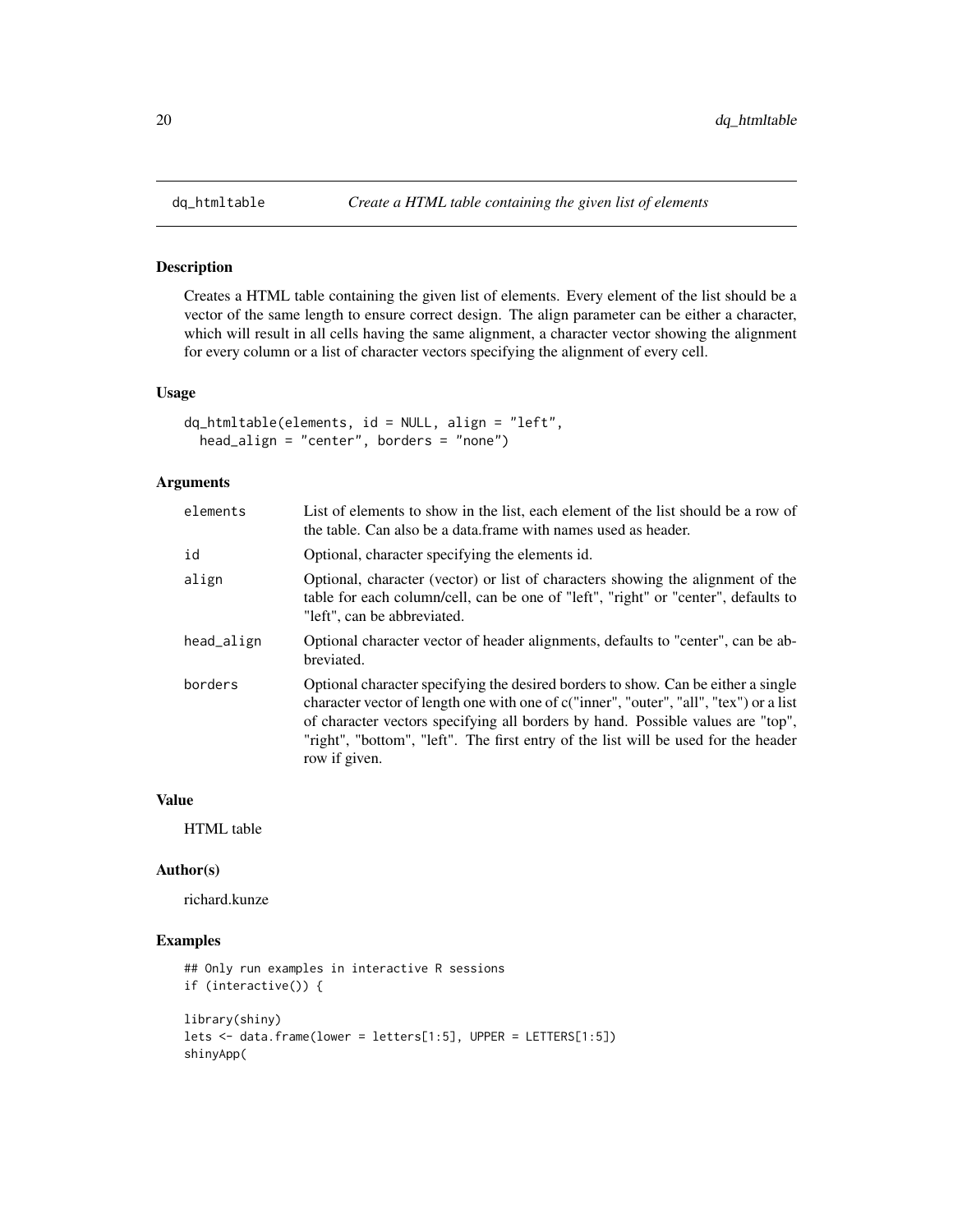<span id="page-20-0"></span>dq\_icon 21

```
ui = fluidPage(
   dq_space(), fluidRow(
      column(3, dq_htmltable(
       list(list("Description", icon("hashtag")),
             list("Value", textInput("value", NULL)),
             list("Result", textOutput("result"))),
       borders = "inner"
      )),
      column(2, dq_htmltable(lets, borders = "outer")),
      column(3, dq_htmltable(
        list(c("Left", "Center", "Right"), c("Center", "Right", "Left")),
        align = list(c("LEFT", "center", "right"), c("c", "R", "l")),
       borders = "all"
      )),
      column(2, dq_htmltable(lets, borders = "tex")),
      column(2, dq_htmltable(lets, borders = list(
        c("top left", "bottom right"), # header
        c("", ""), c("", ""), c("", ""), c("", ""), c(""", ""), c("bottom", "bottom"))))
   )),
 server = function(input, output) {
   output$result <- renderText(input$value)
 }
)
}
```
### dq\_icon *Creates an icon element*

#### Description

Creates a html icon element with the specified icon name from the given library.

#### Usage

```
dq_icon(icon, lib = "font-awesome", color = "#ff8f00",
 bg\_color = NULL, size = NULL, ...
```
### Arguments

| icon     | name of the icon to show                                                                                                            |
|----------|-------------------------------------------------------------------------------------------------------------------------------------|
| lib      | library used, needed to append the proper dependency                                                                                |
| color    | icon color, can be any valid CSS color code                                                                                         |
| bg_color | icon background color, can be any valid CSS color code                                                                              |
| size     | character specifying the size of the icon, can be one of "xs", "sm", "lg", "2x",<br>"3x", "4x", "5x", "6x", "7x", "8x", "9x", "10x" |
| $\cdots$ | additional attributes like style or class                                                                                           |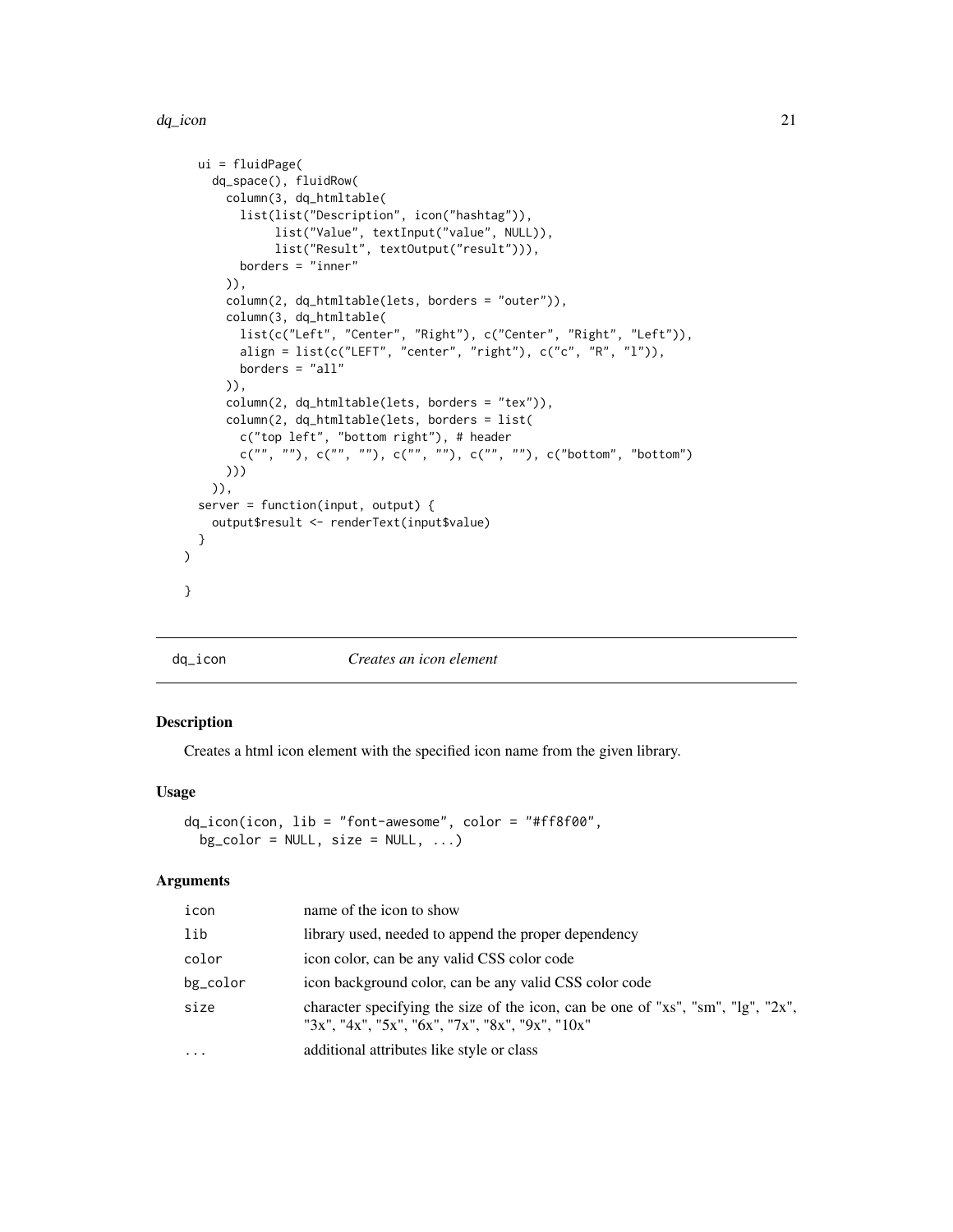### Value

icon html element

### Author(s)

richard.kunze

### Examples

```
## Only run examples in interactive R sessions
if (interactive()) {
library(shiny)
addResourcePath("images", system.file("www", "img", package = "dqshiny"))
shinyApp(
 ui = fluidPage(
   dq\_icon("table", size = "4x"),dq_icon("check", color = "red", lib = "glyphicon", size = "2x"),
    dq_icon("phone", bg_color = "green", size = "lg"),
   dq_icon("images/logo_daqana.svg", size = "3x")
  ),
  server = function(input, output, session) {}
)
}
```
dq\_infobox *Creates an info box with given texts*

### Description

Creates an info box with given texts

#### Usage

```
dq_infobox(title, value = NULL, subtitle = NULL, icon = NULL,
 bg\_color = "HFF8F00", color = "white", width = 4, href = NULL,fill = TRUE)
```
#### Arguments

| title    | Title of the box.                                                                             |
|----------|-----------------------------------------------------------------------------------------------|
| value    | Optional, value to show under the title.                                                      |
| subtitle | Optional, subtitle to show under the value.                                                   |
| icon     | Optional, icon to show on the left, can be any string, shiny icon or just NULL to<br>omit it. |

<span id="page-21-0"></span>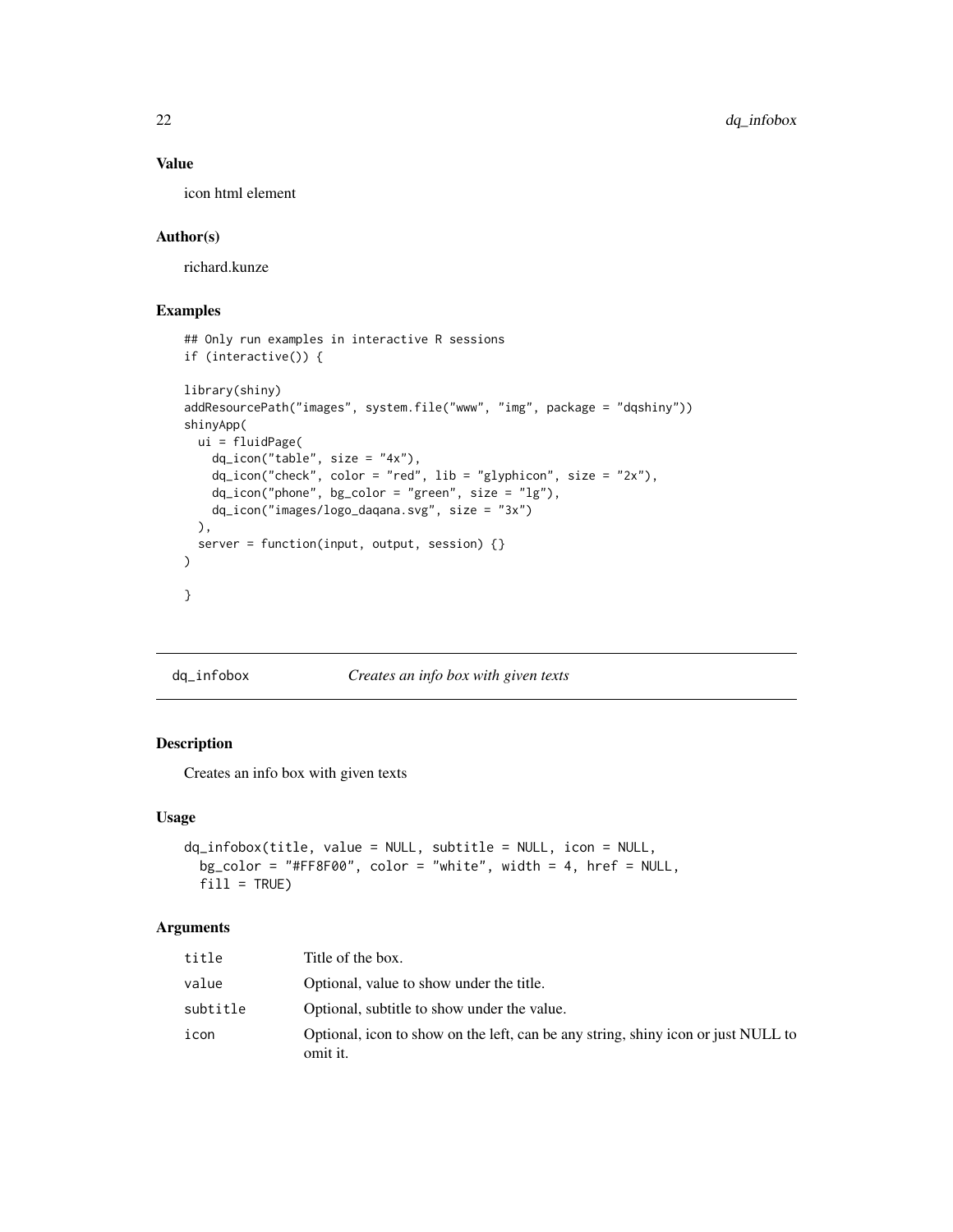### <span id="page-22-0"></span>dq\_render\_svg 23

| bg_color | Optional, sets the background color of the box, can be any valid html color,<br>standard is dq primary orange. |
|----------|----------------------------------------------------------------------------------------------------------------|
| color    | Optional, sets the font color of the box, can be any valid html color, standard is<br>white.                   |
| width    | Optional, width of the box measured in bootstrap columns.                                                      |
| href     | Optional, link target of the box.                                                                              |
| fill     | Optional, logical, fill the box with background color or surround it by box-<br>shadow.                        |

### Value

column holding the info box

### Author(s)

richard.kunze

### Examples

```
## Only run examples in interactive R sessions
if (interactive()) {
library(shiny)
shinyApp(
 ui = fluidPage(
    init(),
    fluidRow(
      dq_infobox(
      "hello", 2, "world", shiny::icon("hashtag"),
      bgColor = "black", color = "#D00"
      ),
      dq_infobox("hello", "2", href="https://www.google.com"),
      dq_infobox("hello", 2, "world", "YOU", fill=F)
    )
  ),
  server = function(input, output) {
  }
\mathcal{L}}
```
dq\_render\_svg *Render ggplot2 figure as svg*

### Description

Returns ggplot2 svg image for shiny::imageOutput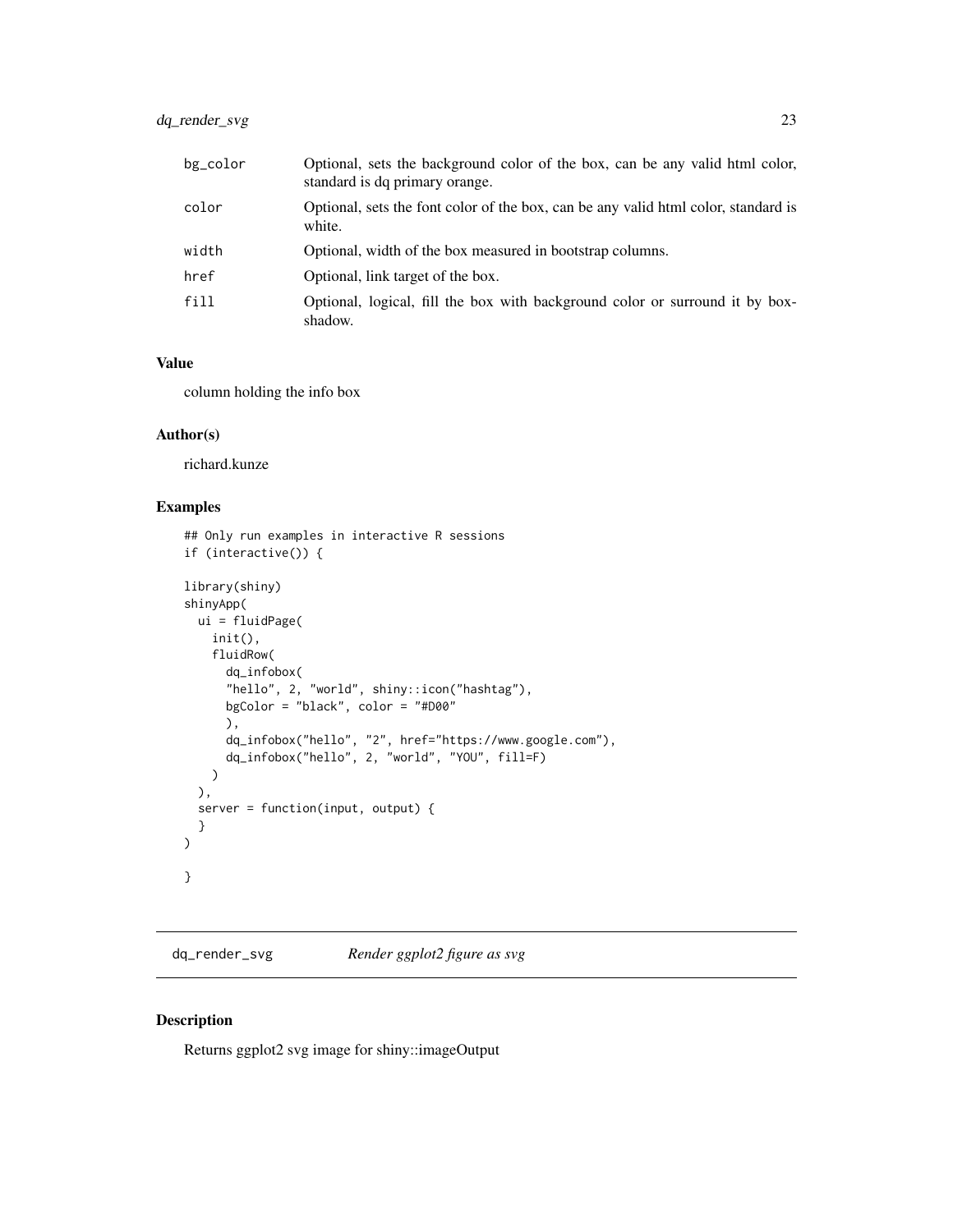### Usage

```
dq_render_svg(gg, path = NULL, width = 1200, height = 500,
 alt = ", pdf = FALSE, png = FALSE, delete_file = TRUE)
```
### Arguments

| gg          | reactive or non-reactive ggplot2 object                                             |
|-------------|-------------------------------------------------------------------------------------|
| path        | directory where images are stored (optional, default = NULL, creates tmp files)     |
| width       | plot width (optional, default $= 1200$ )                                            |
| height      | plot height (optional, default $= 500$ )                                            |
| alt         | alternative image title (optional, $default = ""$ )                                 |
| pdf         | boolean variable controlling if pdf output is generated (optional, default = FALSE) |
| png         | boolean variable controlling if png output is generated (optional, default = FALSE) |
| delete_file | parameter for shiny::renderImage function                                           |

### Value

list containing ggplot2 figure information

### Author(s)

david.breuer

```
## Only run examples in interactive R sessions
if (interactive()) {
library(shiny)
shinyApp(
  ui = fluidPage(
   selectInput("select", "Number of bars", choices=c(4,5,6)),
   br(),
   imageOutput("plot")
  ),
  server = function(input, output) {
   gf <- reactive({L <- as.integer(input$select)
                    gg <- ggplot2::ggplot(data=data.frame(x=seq(L), y=seq(L)),
                      ggplot2::aes(x=x, y=y)) + ggplot2::geom_bar(stat = "identity")
    })
    output$plot <- dq_render_svg(gf)
  }
)
}
```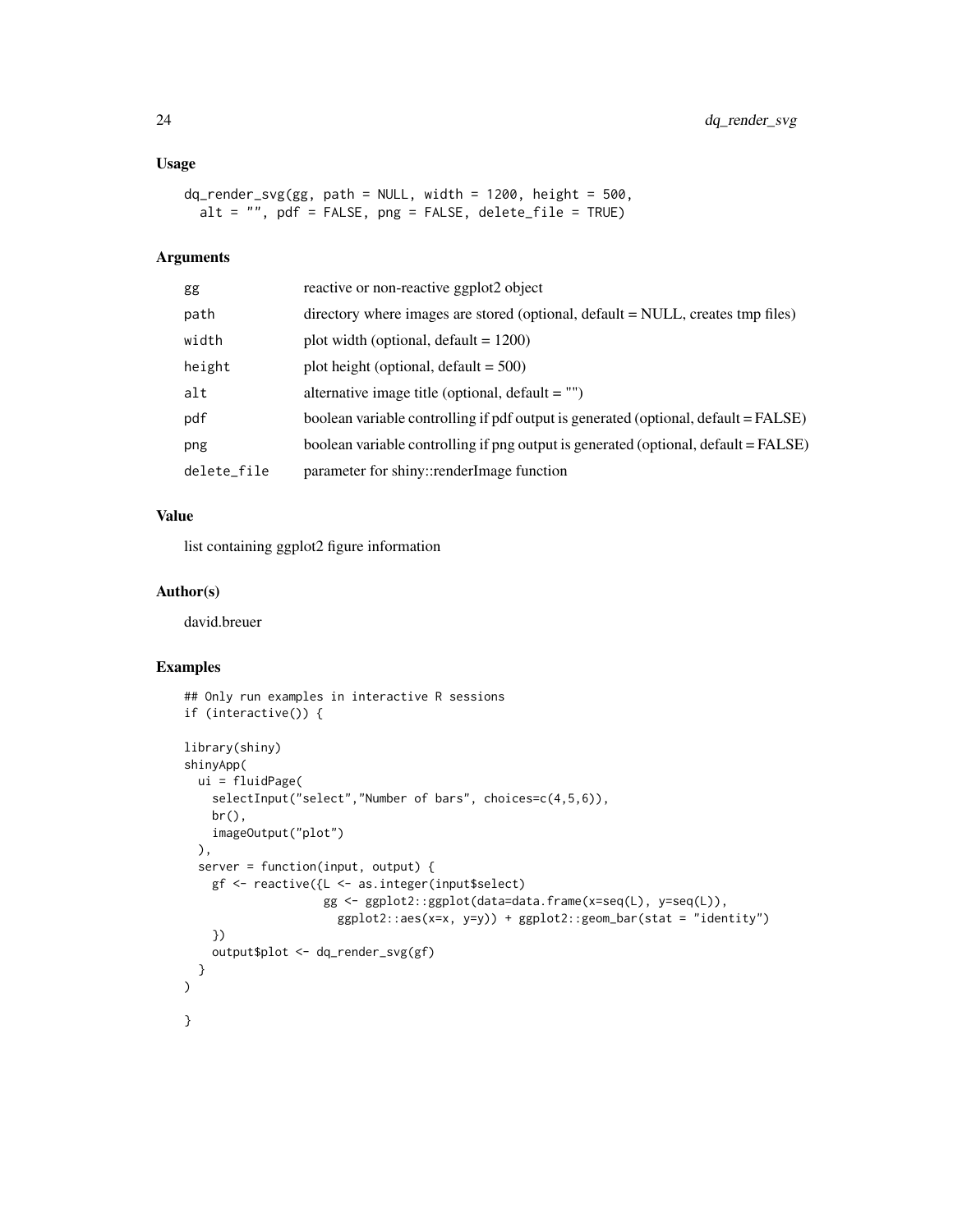<span id="page-24-0"></span>

Creates an empty div with the desired height clearing the space on the desired sites.

### Usage

 $dq$ \_space(height = 30, clear = "both")

### Arguments

height Height of the space, can be any valid CSS unit, validation will be done with [validateCssUnit](#page-0-0). clear Optional, can be one of 'both', 'left', 'right' and 'none' to specify which elements should be cleared, will be 'both' if given value is omitted or none of these.

### Value

shiny div for spacing

#### Author(s)

richard.kunze

```
## Only run examples in interactive R sessions
if (interactive()) {
library(shiny)
shinyApp(
 ui = fluidPage(
   fluidRow(
      dq_box(title = "I need space!!", dq_space(200)),dq_box(
      title = "I need more space", collapsible = TRUE, collapsed = TRUE,
            "...but I'm collapsible!", dq_space("50vh")
            \lambda)),
 server = function(input, output) {
 }
)
}
```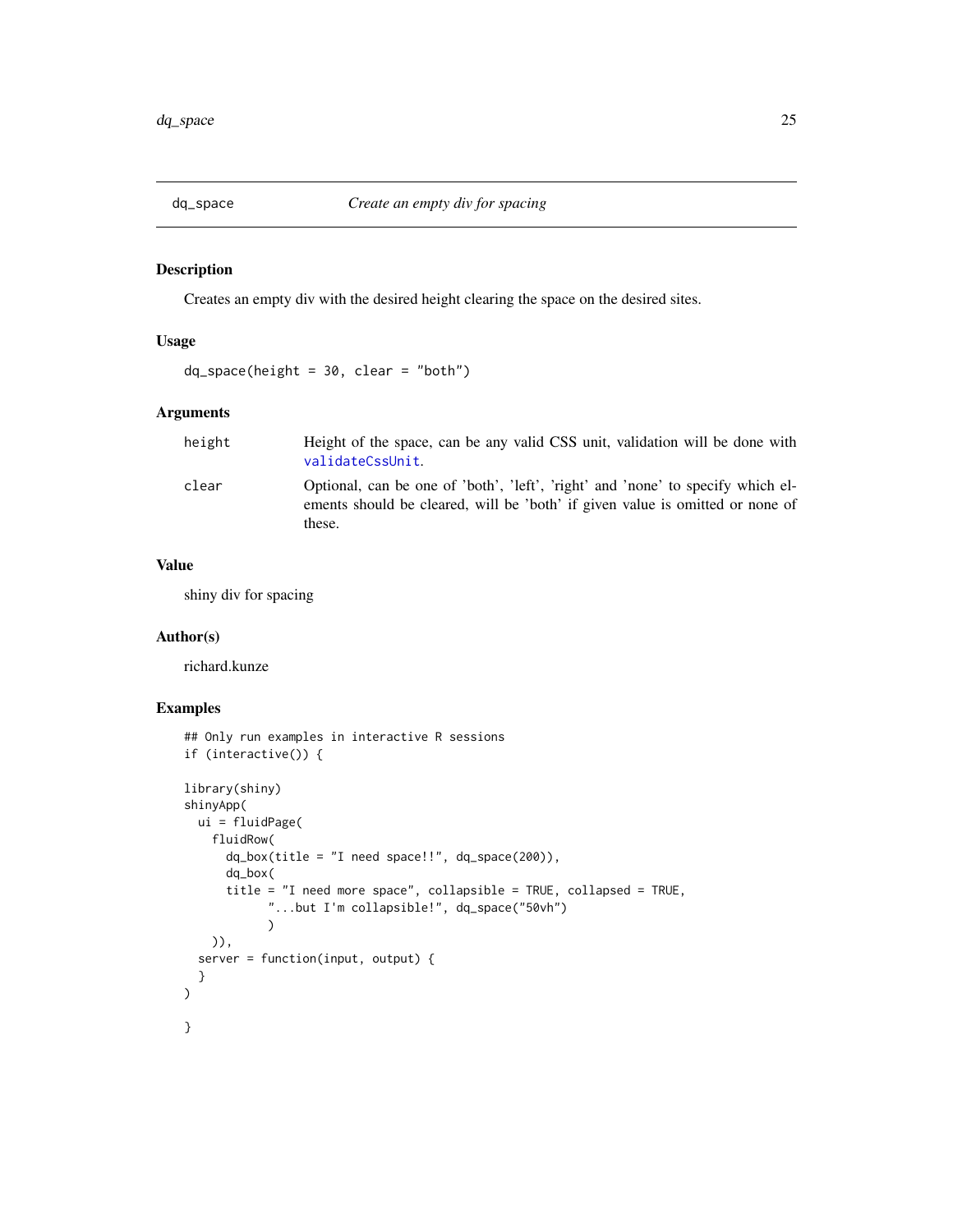<span id="page-25-1"></span><span id="page-25-0"></span>

Those functions can be used to change an elements disabled status.

#### Usage

```
enable(ids)
disable(ids)
toggle_state(ids, condition = NULL)
```
#### Arguments

| ids       | Character vector, $id(s)$ of the element to enable/disable.        |
|-----------|--------------------------------------------------------------------|
| condition | Condition to be used for toggling the state $(TRUE = disabeled)$ . |

### Note

If you have trouble with these functions, please make sure that you either - use any dqshiny element in your UI - load the package with [library](#page-0-0) - use [init](#page-30-1) at the beginning of your UI!

#### Author(s)

richard.kunze

### See Also

Other js handler: [add\\_class](#page-1-1), [hide](#page-27-1)

```
## Only run examples in interactive R sessions
if (interactive()) {
library(shiny)
shinyApp(
  ui = fluidPage(
    actionButton("btn_enable", "Enable"),
    actionButton("btn_disable", "Disable"),
   actionButton("btn_toggle", "Toggle State"),
    actionButton("btn_toggle_cond", "Toggle State with Condition"),
    actionButton("btn_toggle_all", "Toggle All States"),
    checkboxInput("condition", "Disabled"),
    dq_space(), # this is needed to make everything work
    actionButton("example1", "EXAMPLE1"),
```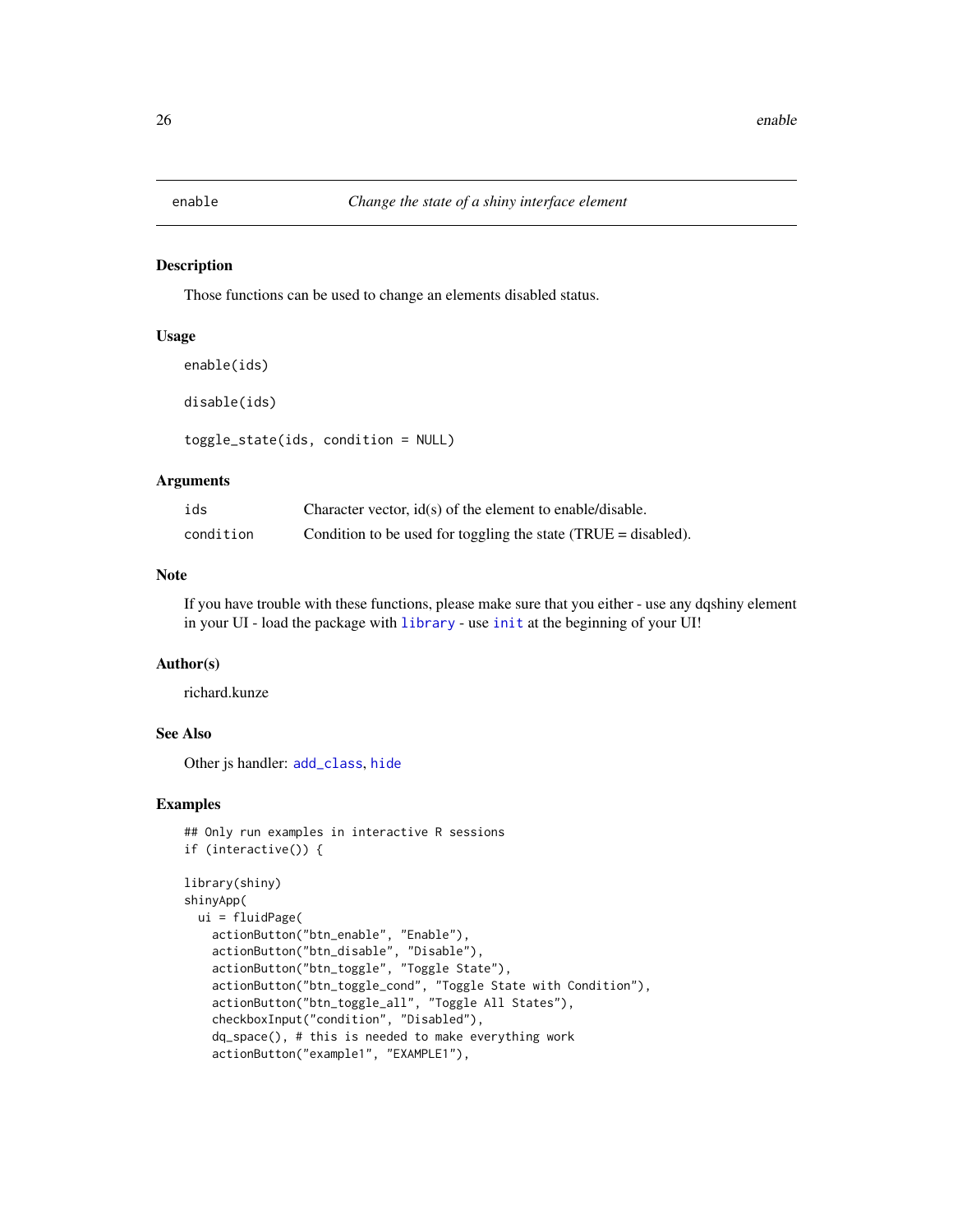#### <span id="page-26-0"></span>hidden 27

```
actionButton("example2", "EXAMPLE2"),
   actionButton("example3", "EXAMPLE3")
 ),
 server = function(input, output) {
   observeEvent(input$btn_enable, enable("example1"))
   observeEvent(input$btn_disable, disable("example1"))
    observeEvent(input$btn_toggle, toggle_state("example1"))
    observeEvent(input$btn_toggle_cond,
      toggle_state("example1", input$condition)
   \lambdaobserveEvent(input$btn_toggle_all,
      toggle_state(c("example1", "example2", "example3"))
    )
 }
)
}
```
hidden *Sets the initial state of all given tags*

#### Description

Hidden only hides elements on the top level, so showing these elements will also show all children of them.

Disabled will recursively traverse the given elements and its children and set all inputs, buttons, selects and textfields to be disabled.

### Usage

```
hidden(...)
```
disabled(...)

#### Arguments

... tags to add to the ui, can be a single element or nested tagLists

### Value

tags with the state change

### Note

If you have trouble with these functions, please make sure that you either - use any dqshiny element in your UI - load the package with [library](#page-0-0) - use [init](#page-30-1) at the beginning of your UI!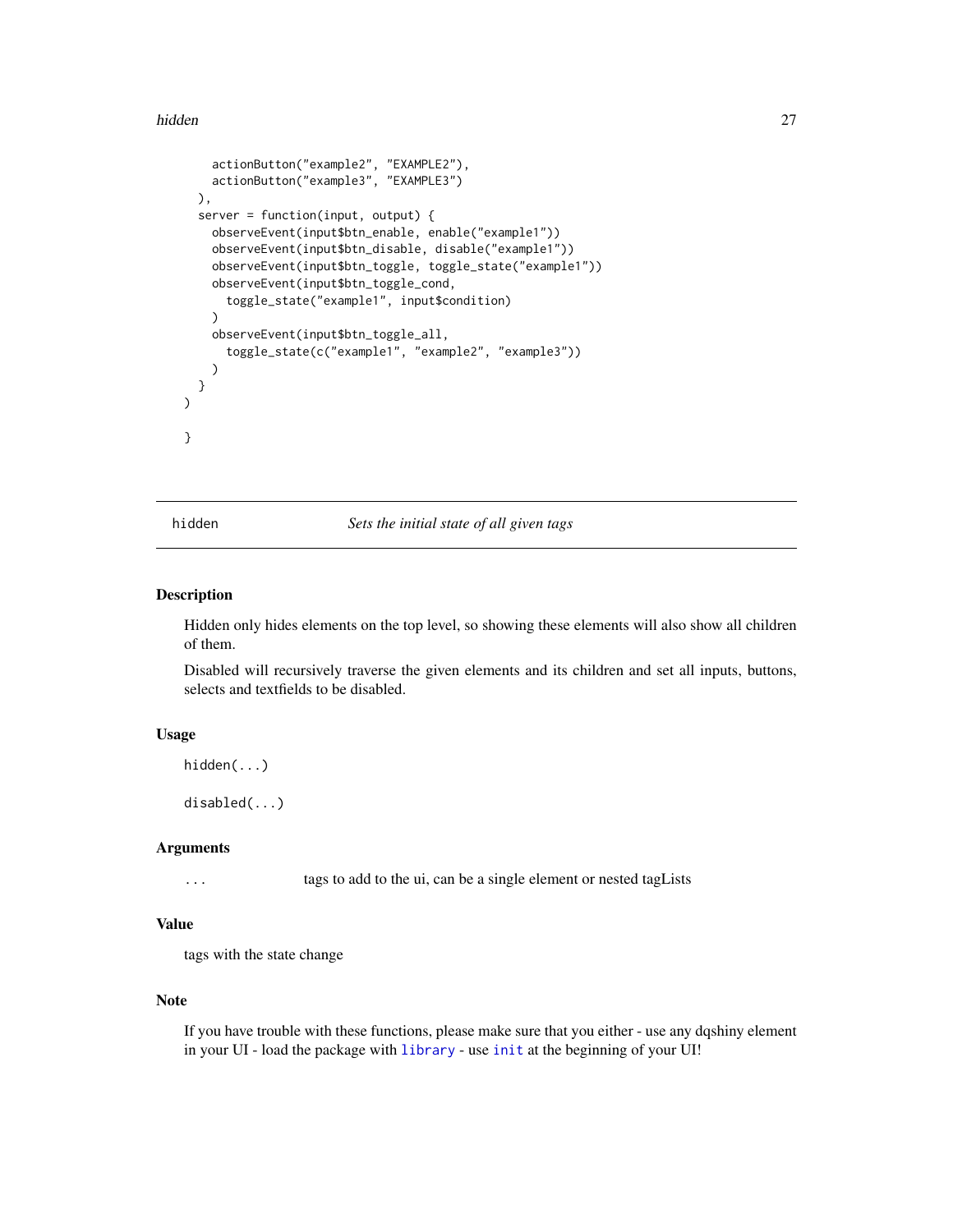### <span id="page-27-0"></span>Author(s)

richard.kunze

#### Examples

```
## Only run examples in interactive R sessions
if (interactive()) {
library(shiny)
shinyApp(
 ui = fluidPage(
   init(),
   actionButton("btn1", "Toggle Display"),
   actionButton("btn2", "Toggle State"),
   hidden(disabled(actionButton("btn3", "Hello")))
 ),
 server = function(input, output) {
   observeEvent(input$btn1, toggle("btn3"))
    observeEvent(input$btn2, toggle_state("btn3"))
 }
)
}
```
### <span id="page-27-1"></span>hide *Change the state of a shiny interface element*

#### Description

Those functions can be used to change an elements visibility status.

### Usage

```
hide(ids)
```
show(ids)

toggle(ids, condition = NULL)

### Arguments

| ids       | Character vector, id(s) of the element to hide/show.               |
|-----------|--------------------------------------------------------------------|
| condition | Condition to be used for toggling the visibility (TRUE = visible). |

### Note

If you have trouble with these functions, please make sure that you either - use any dqshiny element in your UI - load the package with [library](#page-0-0) - use [init](#page-30-1) at the beginning of your UI!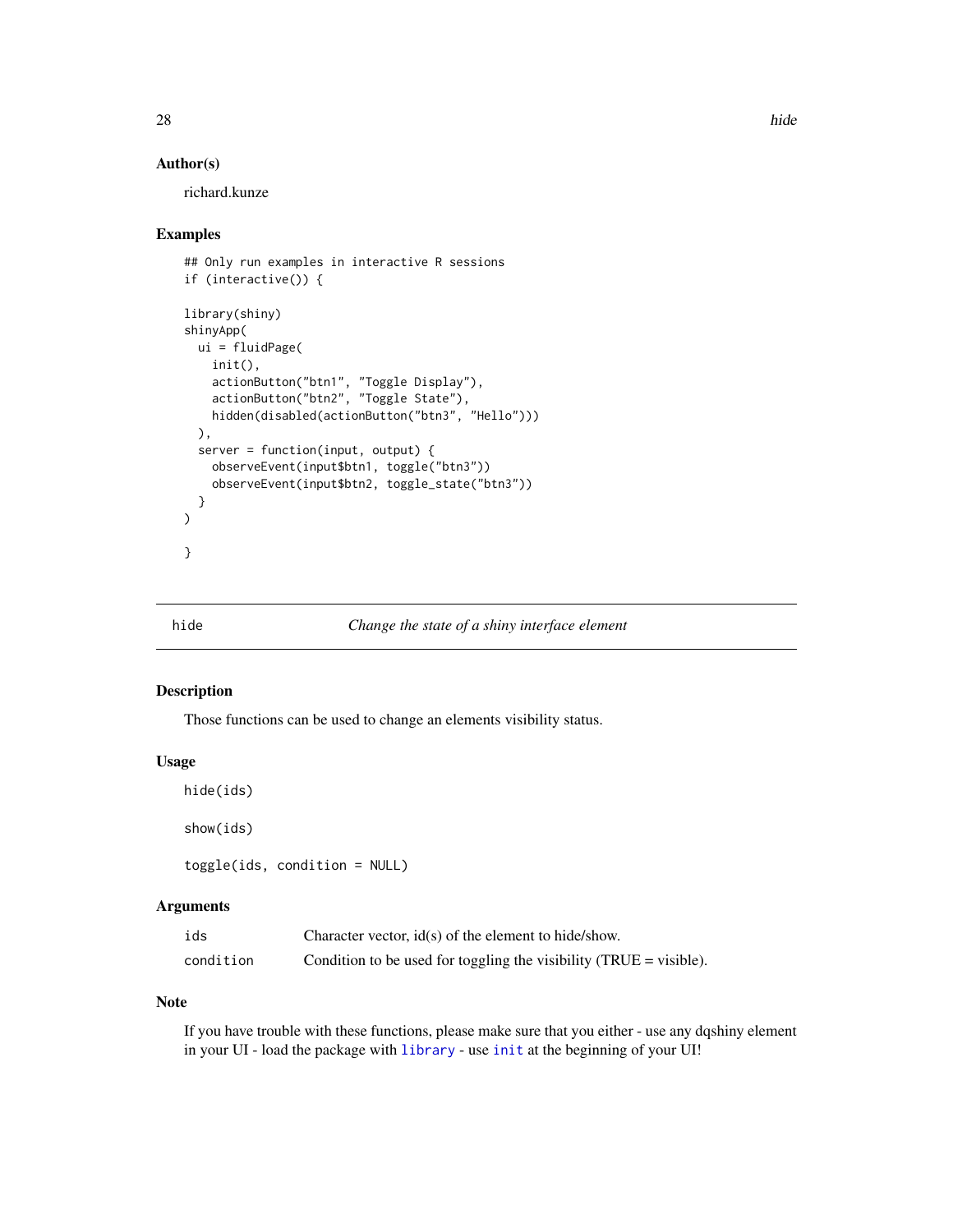<span id="page-28-0"></span>icon\_state\_button 29

#### Author(s)

richard.kunze

### See Also

Other js handler: [add\\_class](#page-1-1), [enable](#page-25-1)

### Examples

```
## Only run examples in interactive R sessions
if (interactive()) {
library(shiny)
shinyApp(
 ui = fluidPage(
   init(),
   actionButton("hide", "Hide"),
   actionButton("show", "Show"),
   actionButton("toggle", "Toggle"),
   actionButton("toggle_cond", "Toggle Visibility with Condition"),
    actionButton("toggle_all", "Toggle All Visibilities"),
    checkboxInput("condition", "Visible"),
    actionButton("example1", "EXAMPLE1"),
    actionButton("example2", "EXAMPLE2"),
    actionButton("example3", "EXAMPLE3")
 ),
 server = function(input, output) {
   observeEvent(input$hide, hide("example1"))
   observeEvent(input$show, show("example1"))
   observeEvent(input$toggle, toggle("example1"))
   observeEvent(input$toggle_cond,
      toggle("example1", input$condition)
    \lambdaobserveEvent(input$toggle_all,
      toggle(c("example1", "example2", "example3"))
    )
 }
)
}
```
icon\_state\_button *Creates a state button showing different icons*

### Description

Creates a state button showing different states by different icons.

Changes the value or the options of an icon\_state\_button on the client side.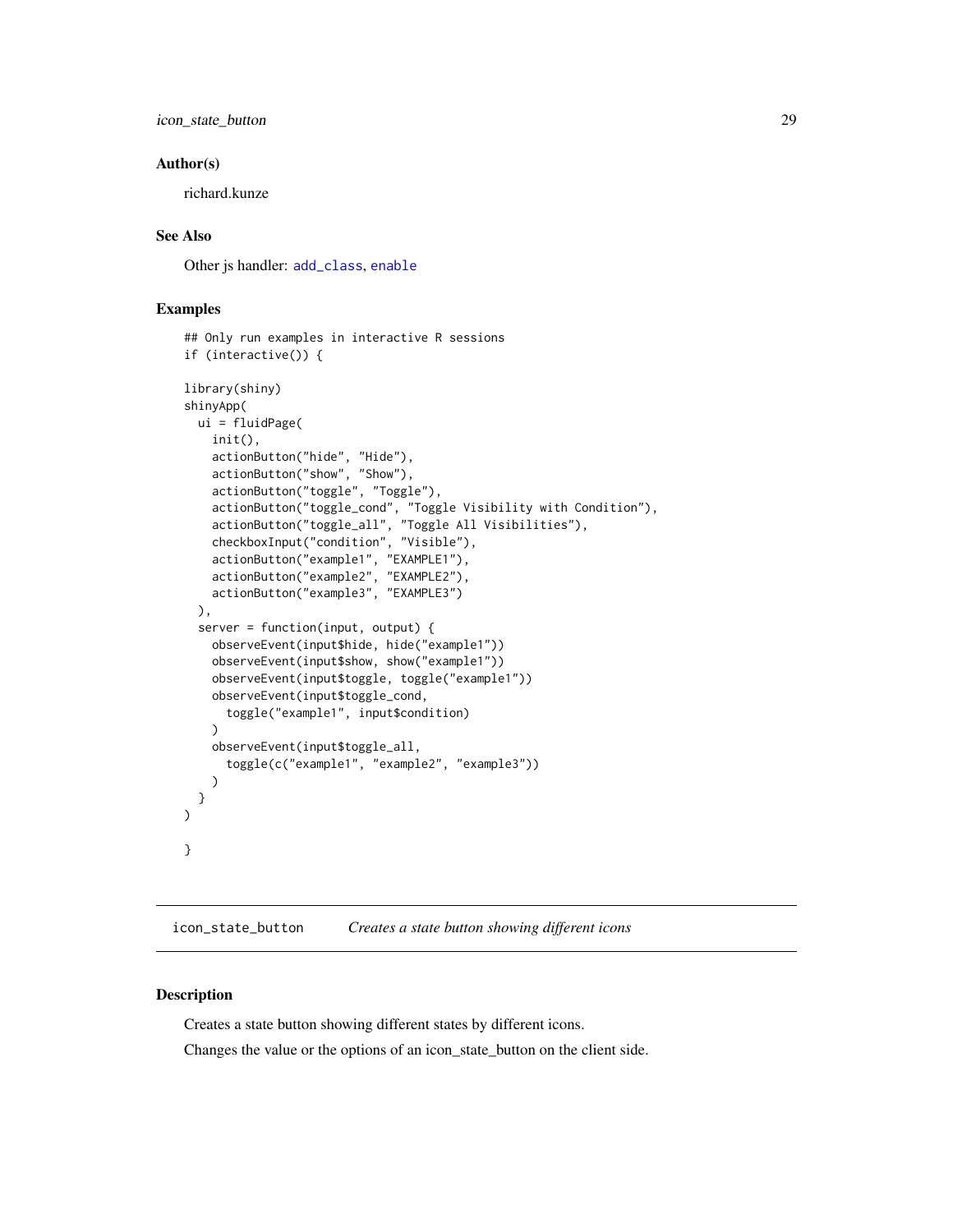#### <span id="page-29-0"></span>Usage

```
icon_state_button(id, states, value = NULL, ...)
update_icon_state_button(session, id, states = NULL, value = NULL)
```
### Arguments

| id      | id of the element                                                                                         |
|---------|-----------------------------------------------------------------------------------------------------------|
| states  | character of possible states, must be valid FontAwesome icon names icon                                   |
| value   | optional value, can be integer position in states or character giving the state,<br>must be of length one |
| $\cdot$ | additional parameters like CSS classes or styles                                                          |
| session | the shiny session object                                                                                  |

### Value

icon\_state\_button: shiny input element

update\_icon\_state\_button: message to the client

#### Author(s)

richard.kunze

```
## Only run examples in interactive R sessions
if (interactive()) {
library(shiny)
hands <- paste0("hand-o-", c("up", "right", "down", "left"))
shinyApp(
  ui = fluidPage(
   fluidRow(column(12,
      icon_state_button("sort", c("sort", "sort-up", "sort-down")),
      icon_state_button("hands", hands, 1),
      icon_state_button("mood", c("smile-o", "meh-o", "frown-o"), "smile-o"),
      br(), actionButton("makeStars", "I like stars")
   ))
  ),
  server = function(input, output, session) {
   observeEvent(input$makeStars, update_icon_state_button(
      session, "mood", c("star", "star-half-o", "star-o"), "star"
   ))
  }
\mathcal{L}}
```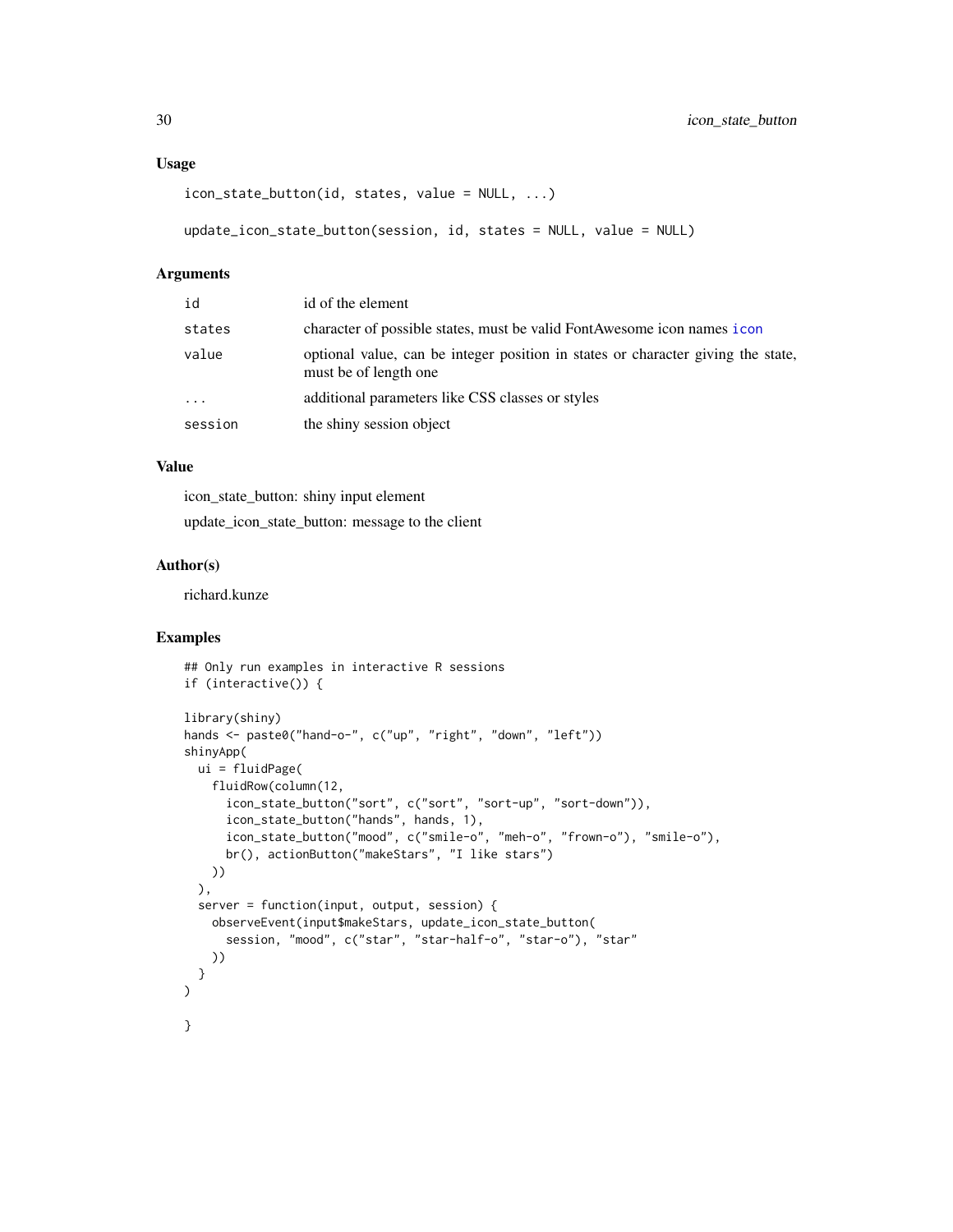<span id="page-30-1"></span><span id="page-30-0"></span>

Can be used inside the shinyUI to add dq shiny resource path. Will be automatically called by loading the package and using any of the dqshiny elements.

#### Usage

init()

### Value

dqshiny CSS and JS dependency

### Author(s)

richard.kunze

### Examples

```
## Only run examples in interactive R sessions
if (interactive()) {
library(shiny)
shinyApp(
  ui = fluidPage(
   init()
  ),
  server = function(input, output) {}
)
}
```
init\_fonts *Initializes dqshiny fonts for figures*

### Description

Only needed for highcharter/ggplot2 figures

### Usage

```
init_fonts(paths, pattern = "ttf$", silent = TRUE)
```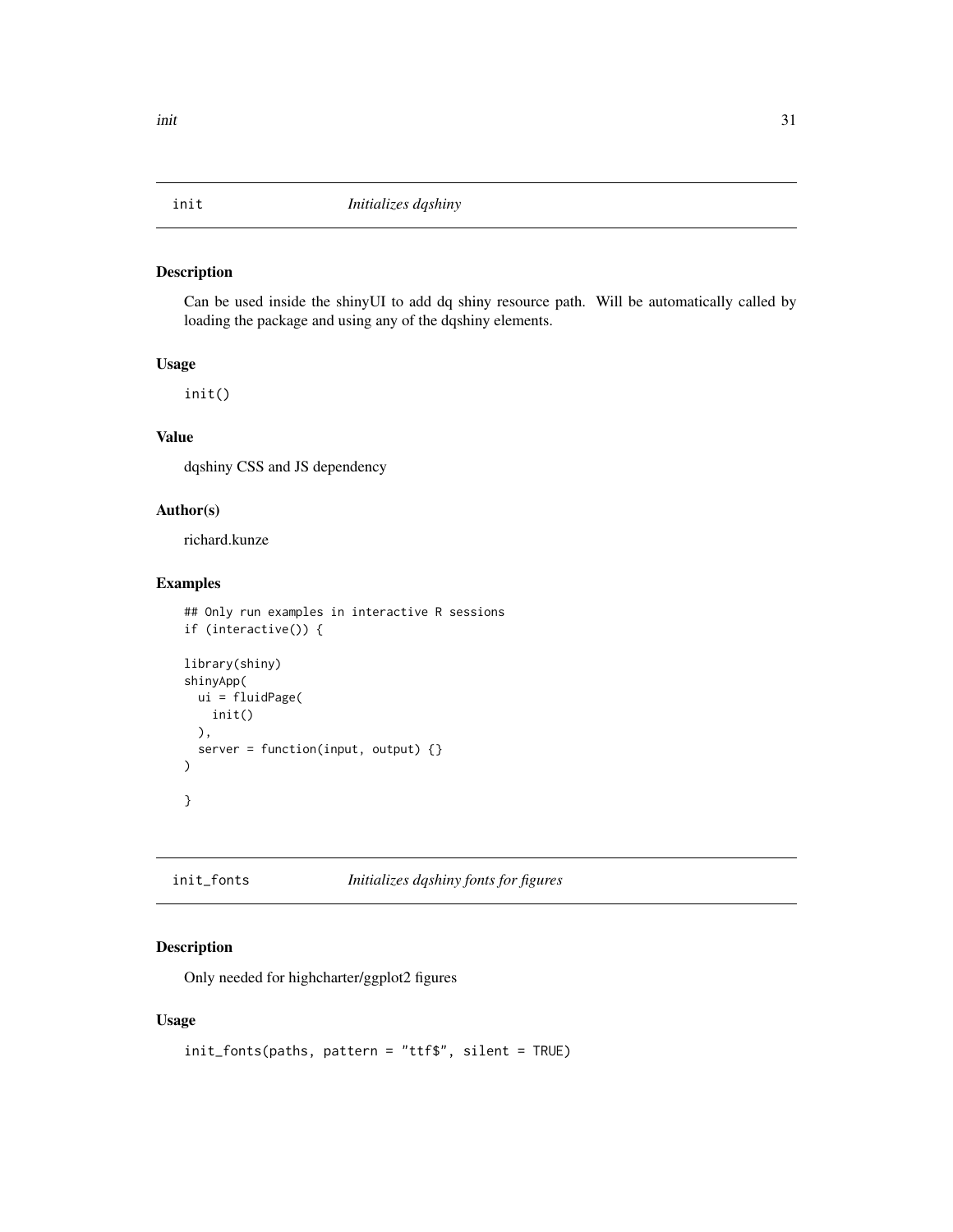### <span id="page-31-0"></span>Arguments

| paths   | vector of paths to look in                                                           |
|---------|--------------------------------------------------------------------------------------|
| pattern | pattern to the files have to match                                                   |
| silent  | optional logical indicating whether message and warnings should be printed or<br>not |

### Author(s)

david.breuer

range\_filter *numeric range filter for data.frames*

### Description

range\_filter filters a given data frame with the given filter values. Names of the given ranges vector should be the indices of the corresponding data frame columns.

### Usage

```
range_filter(df, ranges)
```
### Arguments

| df     | data frame to filter                                                                                 |
|--------|------------------------------------------------------------------------------------------------------|
| ranges | numeric (or convertable) vector with the filter ranges, should have length of data<br>or being named |

### Value

range\_filter: filtered data frame

### Author(s)

richard.kunze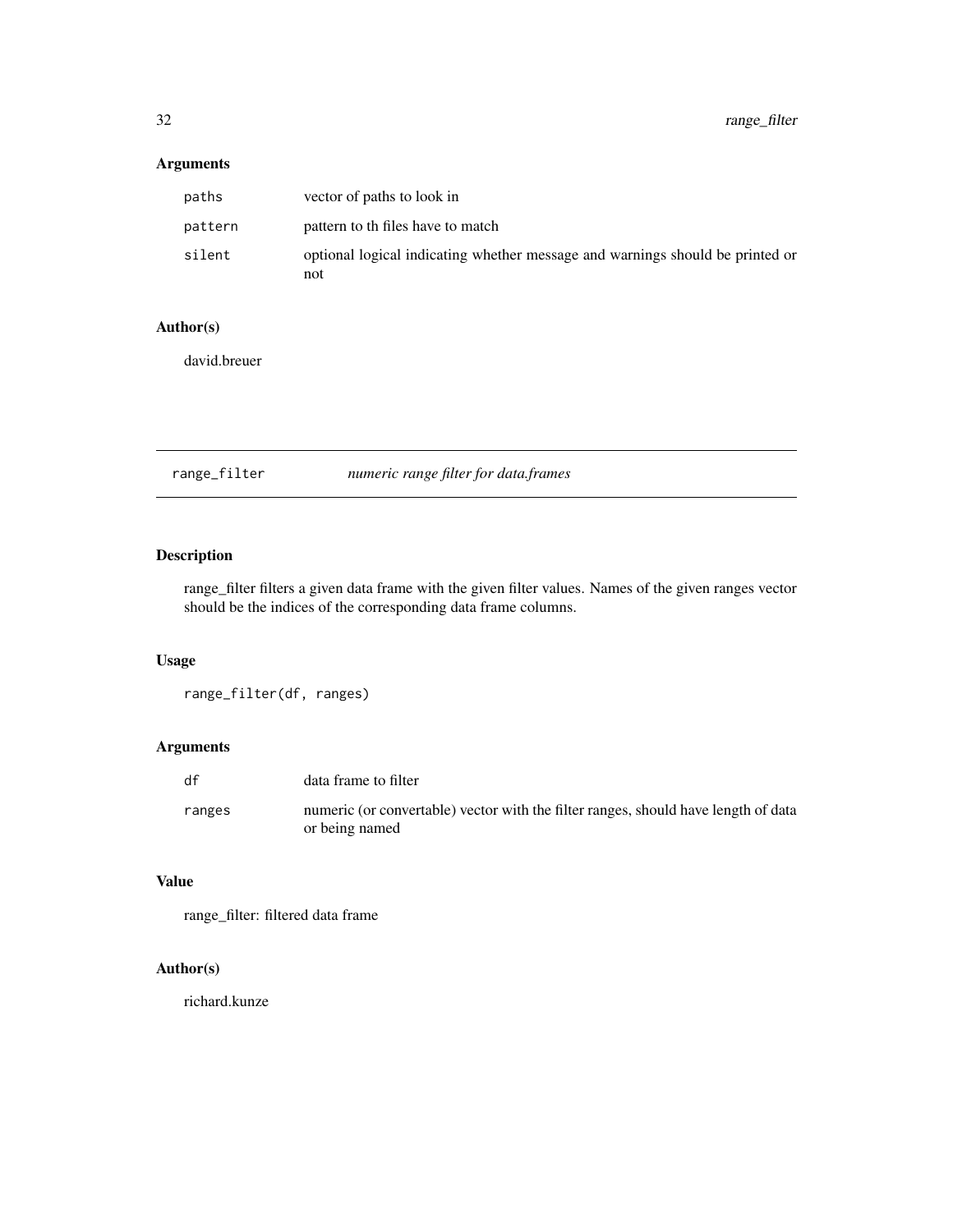<span id="page-32-0"></span>render\_dq\_box\_group *Directly render a set of dq\_boxes as a group*

#### Description

Directly render a set of dq\_boxes into an uiOutput element. All given dq\_boxes will be prepared automatically, meaning that they become 'collapsible' and 'open\_callback'ed.

#### Usage

```
render_dq_box_group(..., open = NULL)
```
#### Arguments

| .    | a set of dq boxes                                                                |
|------|----------------------------------------------------------------------------------|
| open | optional integer or character of length one, specifying the initially opened box |

#### Value

fluidRow containing the grouped dq\_boxes

#### Author(s)

richard.kunze

```
## Only run examples in interactive R sessions
if (interactive()) {
library(shiny)
shinyApp(
 ui = fluidPage(
   fluidRow(column(6, uiOutput("myGroup")))
 ),
 server = function(input, output) {
   output$myGroup <- render_dq_box_group(
     dq_box("Random Input1", dq_space(), "End of Content",
       title = "TestBox1", width = 12),
     dq_box("Random Input2", dq_space(), "End of Content",
       title = "TestBox2", width = 9),
     dq_box("Random Input3", dq_space(), "End of Content",
       title = "TestBox3", width = 12),
     open = 3L}
)
}
```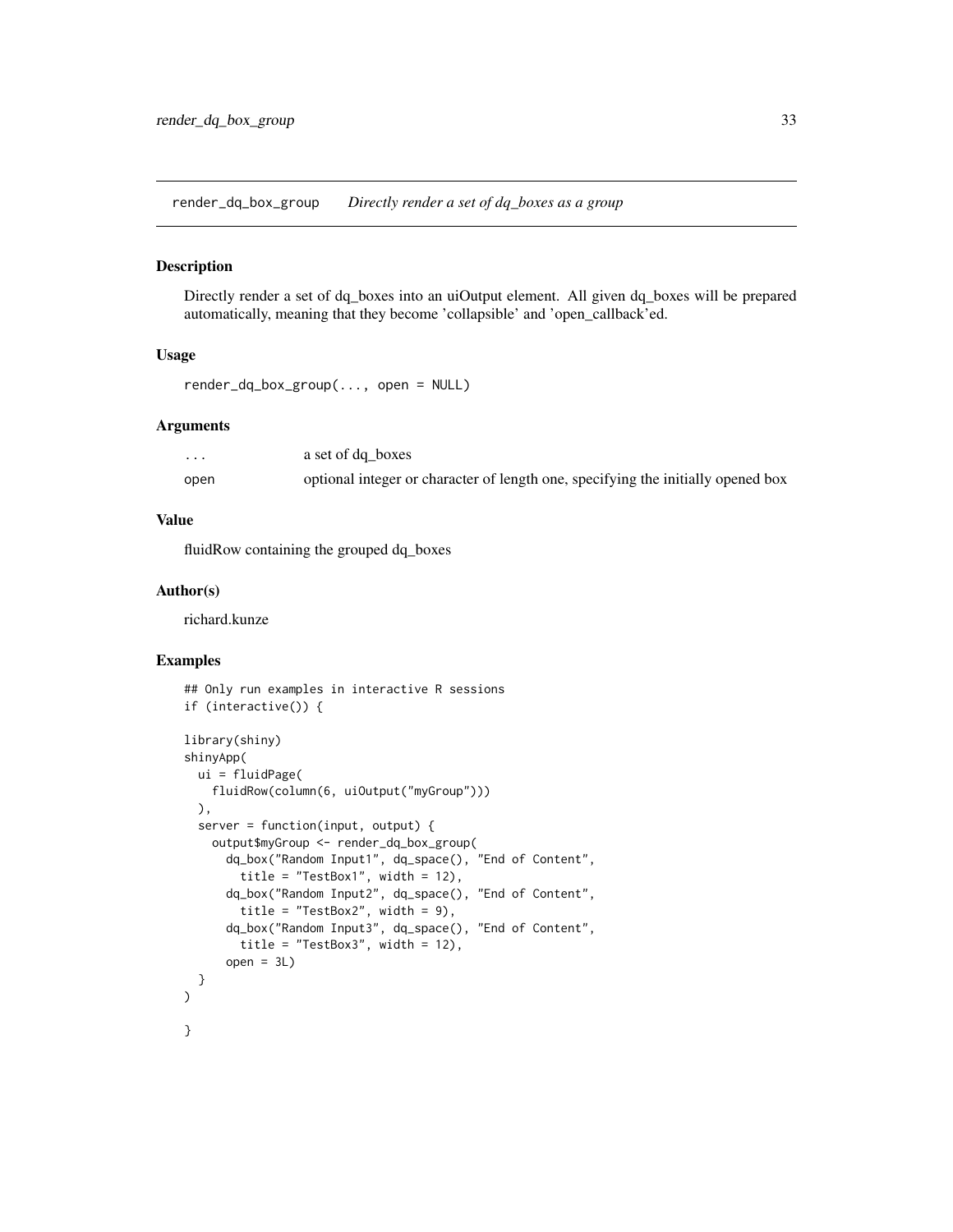<span id="page-33-0"></span>

Function to send a message to js to render an existing rhandsontable object. E.g. needed when handsontable is used with stretch $H = 'all'$  and a select callback to choose a dataset and present its data to the user. Handsontable won't properly render the table if the height of the page increases due to some visibility changes and a scroll bar appears.

#### Usage

render\_hot(id)

#### Arguments

id id of the hot object

#### Value

sent message

#### Author(s)

richard.kunze

```
## Only run examples in interactive R sessions
if (interactive()) {
library(shiny)
library(rhandsontable)
shinyApp(
 ui = fluidPage(
   dq_handsontable_output("random", 9),
   actionButton("render", "Render HoT"),
   fluidRow(id="bigRow", class="hidden",
     style="height:100vh;background:#ff8f00;")
 ),
 server = function(input, output) {
   hw <- c("Hello", "my", "funny", "world!")
   data <- data.frame(A=hw, B=hw[c(2,3,4,1)], C=1:4, D=Sys.Date() - 0:3,
     stringsAsFactors = FALSE)
   dq_render_handsontable("random", data, "rand",
     filters = c("S", "T", "R", "R"),table_param = list(rowHeaders = NULL, selectCallback = TRUE))
    observeEvent(input$random_select, toggle("bigRow"))
    observeEvent(input$render, render_hot("random"))
```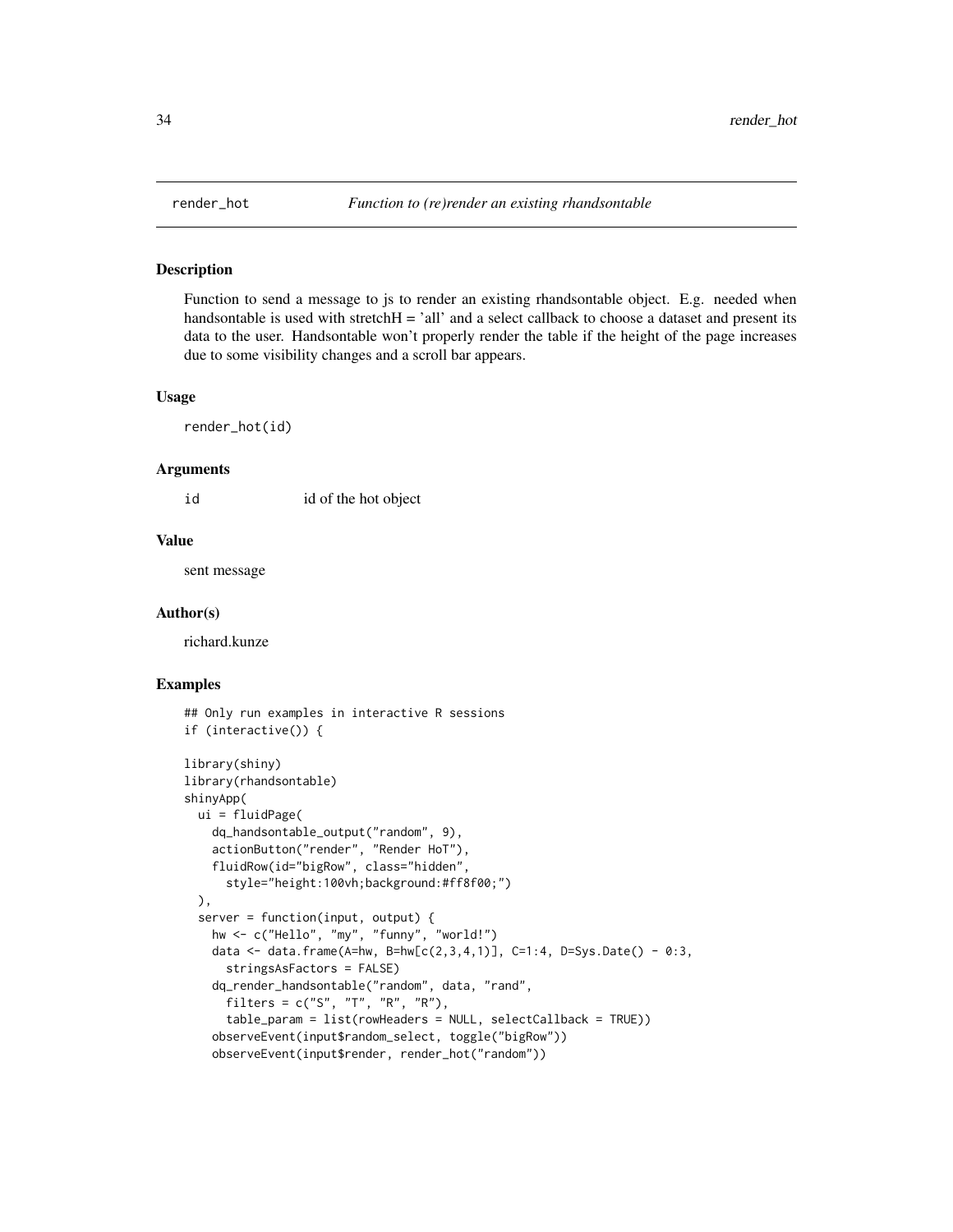<span id="page-34-0"></span>}  $\mathcal{L}$ }

reset\_slider\_input *Function to reset a slider input*

### Description

Function to send a message to js to reset an existing slider input. Use it ro restore a slider input's initial values.

#### Usage

reset\_slider\_input(id)

### Arguments

id id of the slider input to reset

#### Value

sent message

#### Author(s)

richard.kunze

```
## Only run examples in interactive R sessions
if (interactive()) {
library(shiny)
shinyApp(
 ui = fluidPage(
   init(),
   sliderInput("mySlider", "Change me", 0, 200, c(90, 117)),
   actionButton("btn1", "Reset slider")
 ),
 server = function(input, output) {
   observeEvent(input$btn1, reset_slider_input("mySlider"))
 }
)
}
```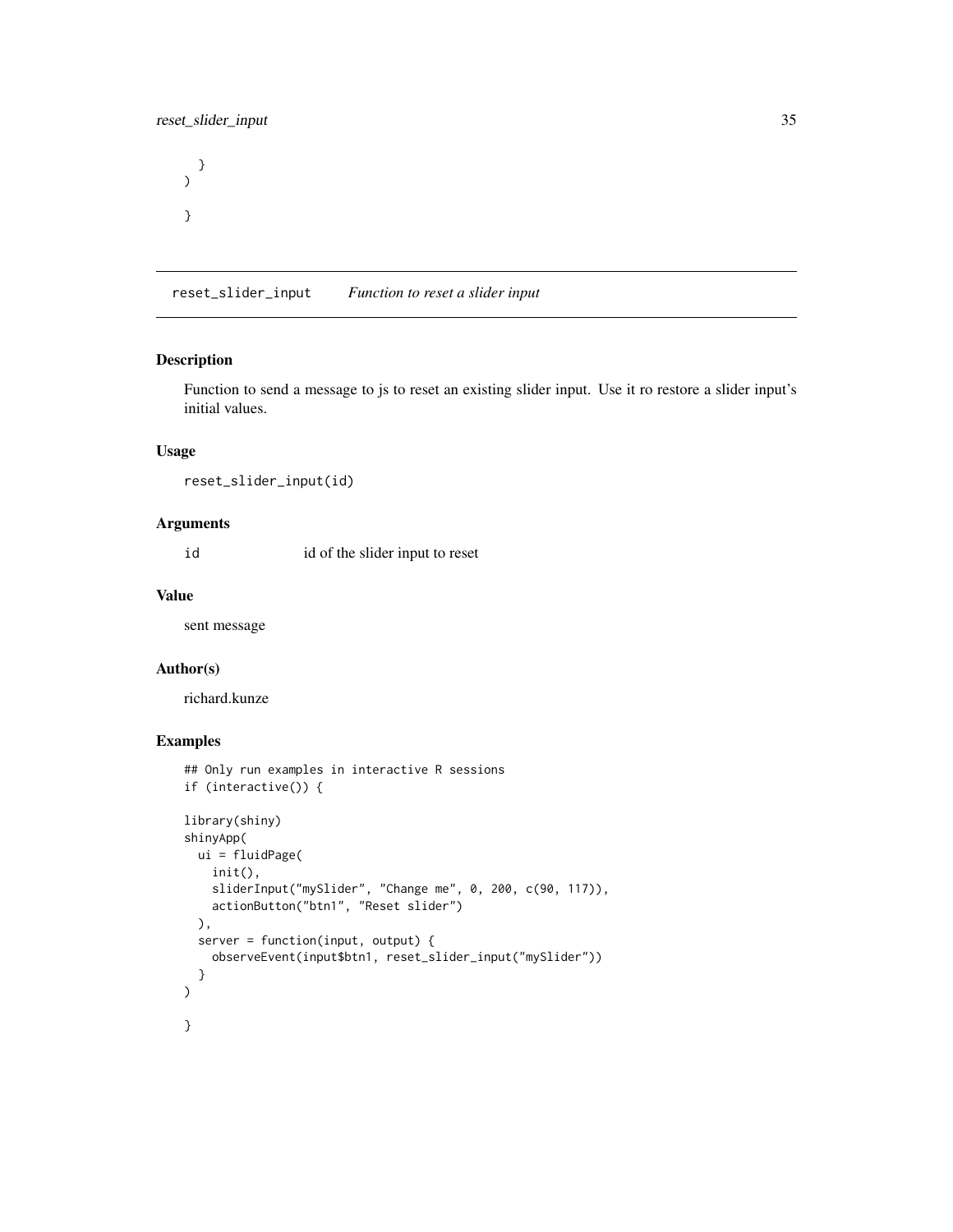<span id="page-35-0"></span>

text\_filter filters a given data frame with the given filter values. Names of the given values vector should be the indices of the corresponding data frame columns. All filters are case-ignoring.

#### Usage

text\_filter(df, values)

### Arguments

| df     | data frame to filter                                                              |
|--------|-----------------------------------------------------------------------------------|
| values | character array with the filter values, should have length of data or being named |

#### Value

text\_filter: filtered data frame

#### Author(s)

richard.kunze

time\_input *Creates a time input field*

#### Description

time\_input creates a time input field for correctly formatted time values

update\_time\_input changes the value/label or placeholder of an time input element on the client side.

#### Usage

```
time_input(id, label, value = "", min = NULL, max = NULL,
  format = "HH:mm", placeholder = NULL, width = NULL, color = NULL,
 use_material_picker = FALSE)
update_time_input(session, id, label = NULL, value = NULL,
 min = NULL, max = NULL, placeholder = NULL)
```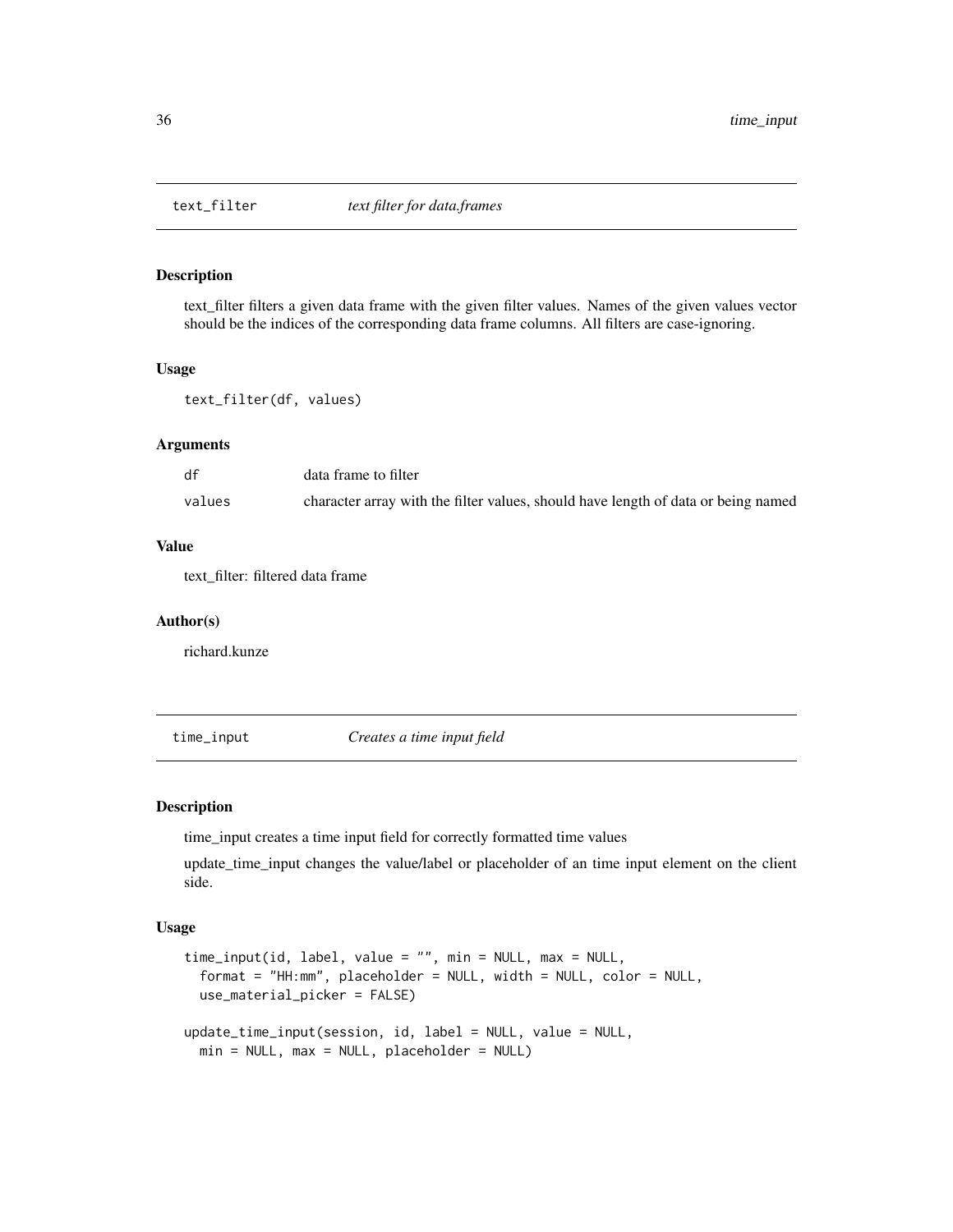### <span id="page-36-0"></span>time\_input 37

#### Arguments

| id                  | id of the element                                                                                                                                            |  |
|---------------------|--------------------------------------------------------------------------------------------------------------------------------------------------------------|--|
| label               | label to show for the input, NULL for no label                                                                                                               |  |
| value               | initial value                                                                                                                                                |  |
| min                 | minimum time value, must follow the specified format, e.g. "08:00"                                                                                           |  |
| max                 | maximum time value, must follow the specified format, e.g. "17:00"                                                                                           |  |
| format              | format to use for the time string, can be any valid moment js time format (NOTE:<br>this will only work with the material time picker and can't be updated!) |  |
| placeholder         | optional character specifying the placeholder text                                                                                                           |  |
| width               | optional, the width of the input, see validateCssUnit                                                                                                        |  |
| color               | color of the watch hand (of material time picker)                                                                                                            |  |
| use_material_picker |                                                                                                                                                              |  |
|                     | boolean to specify if the input should be a simple time (text) input or use the<br>bootstrap material time picker                                            |  |
| session             | the shiny session object                                                                                                                                     |  |

### Value

time\_input: shiny input element

update\_time\_input: message to the client

### Author(s)

richard.kunze

```
## Only run examples in interactive R sessions
if (interactive()) {
library(shiny)
shinyApp(
 ui = fluidPage(
   fluidRow(
      column(3,
        time_input("time1", "Simple:", value = "12:34"),
        time_input("time2", "Fancy:", use_material_picker = TRUE),
        actionButton("update", "Update")
      )
    \lambda),
  server = function(input, output, session) {
    observeEvent(input$update, {
      update_time_input(session, "time2", value = "12:34")
    })
 }
\overline{\phantom{a}}
```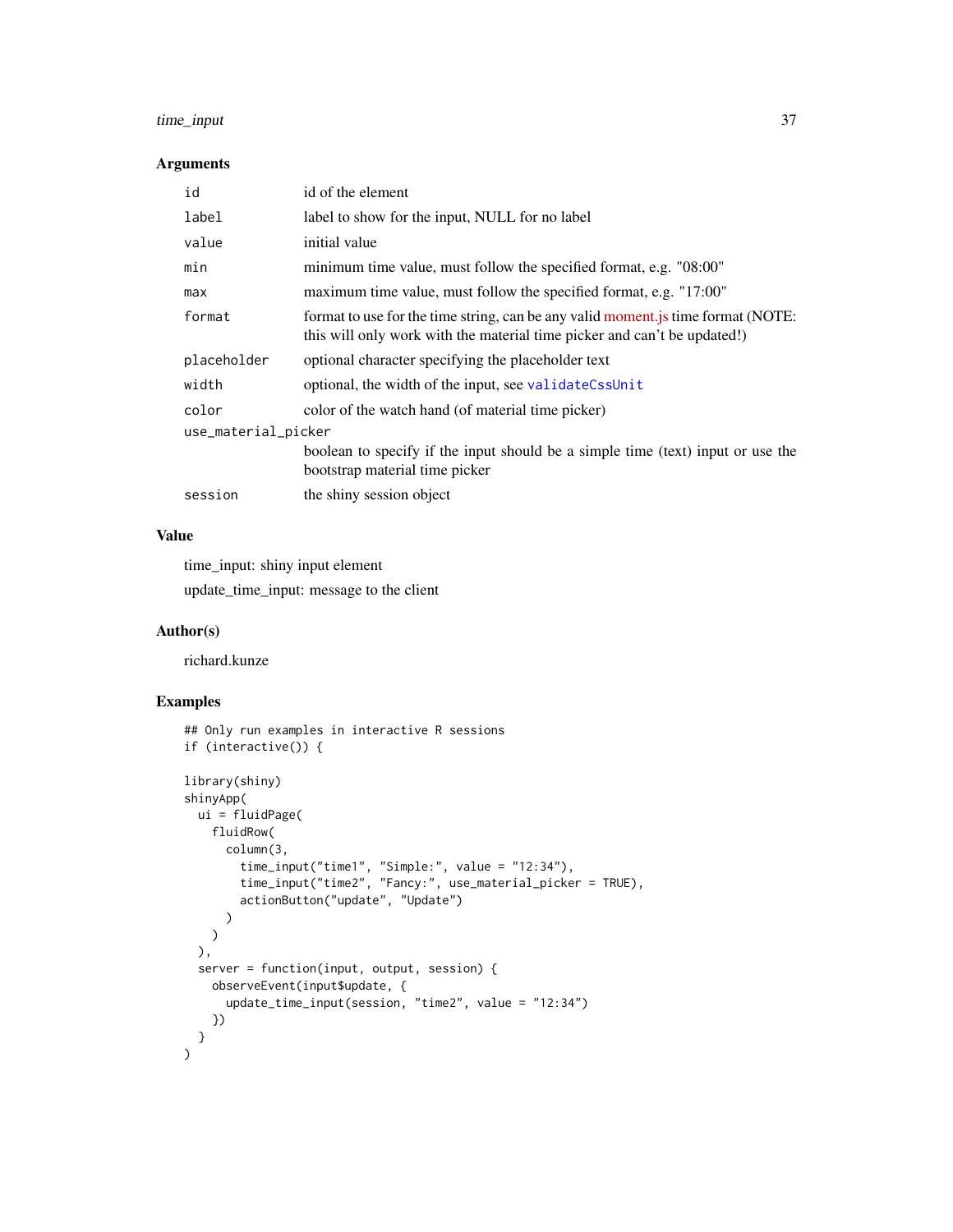<span id="page-37-0"></span>}

### video\_box *Adds a video box to the app*

#### Description

video\_box adds a box holding the given video file, which will be hidden initially. Supports multiple sources.

video\_tag adds a small button to show the corresponding video box and jump directly to the given position in the video.

### Usage

```
video_box(id, src, title = NULL, type = "video/mp4")
```
video\_tag(id, time = NULL, title = NULL)

#### Arguments

| id    | id of the video element                                      |
|-------|--------------------------------------------------------------|
| src   | source $(s)$ for the video,                                  |
| title | title to be shown above the video                            |
| type  | character specifying the video type $(s)$                    |
| time  | optional integer specifying the time to jump to (in seconds) |

### Author(s)

richard.kunze

```
## Only run examples in interactive R sessions
if (interactive()) {
```

```
library(shiny)
base_url <- "http://download.blender.org/peach/bigbuckbunny_movies/"
shinyApp(
  ui = fluidPage(
    video_box("lowRes",
      paste0(base_url, "BigBuckBunny_320x180.mp4"),
      "Low Resolution"
   ),
   video_box("highRes", type = "audio/ogg",
      paste0(base_url, "big_buck_bunny_720p_stereo.ogg")
    ),
```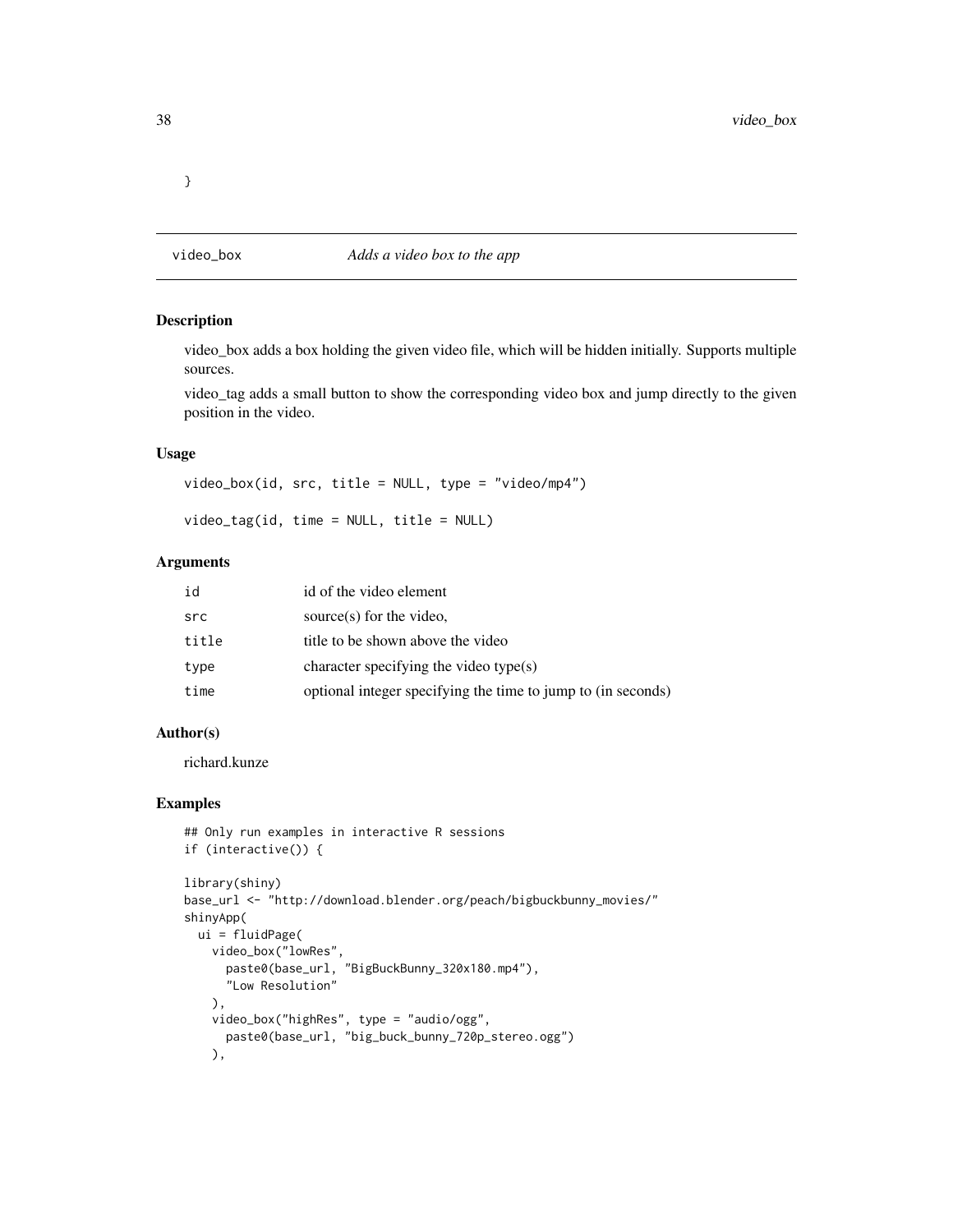### video\_box 39

```
fluidRow(column(12,
       "Low resolution: ", video_tag("lowRes"), br(),
       "Higher resolution: ", video_tag("highRes", 300, "Bookmark at 5min")
   ))
 ),
  server = function(input, output) {}
\overline{)}}
```